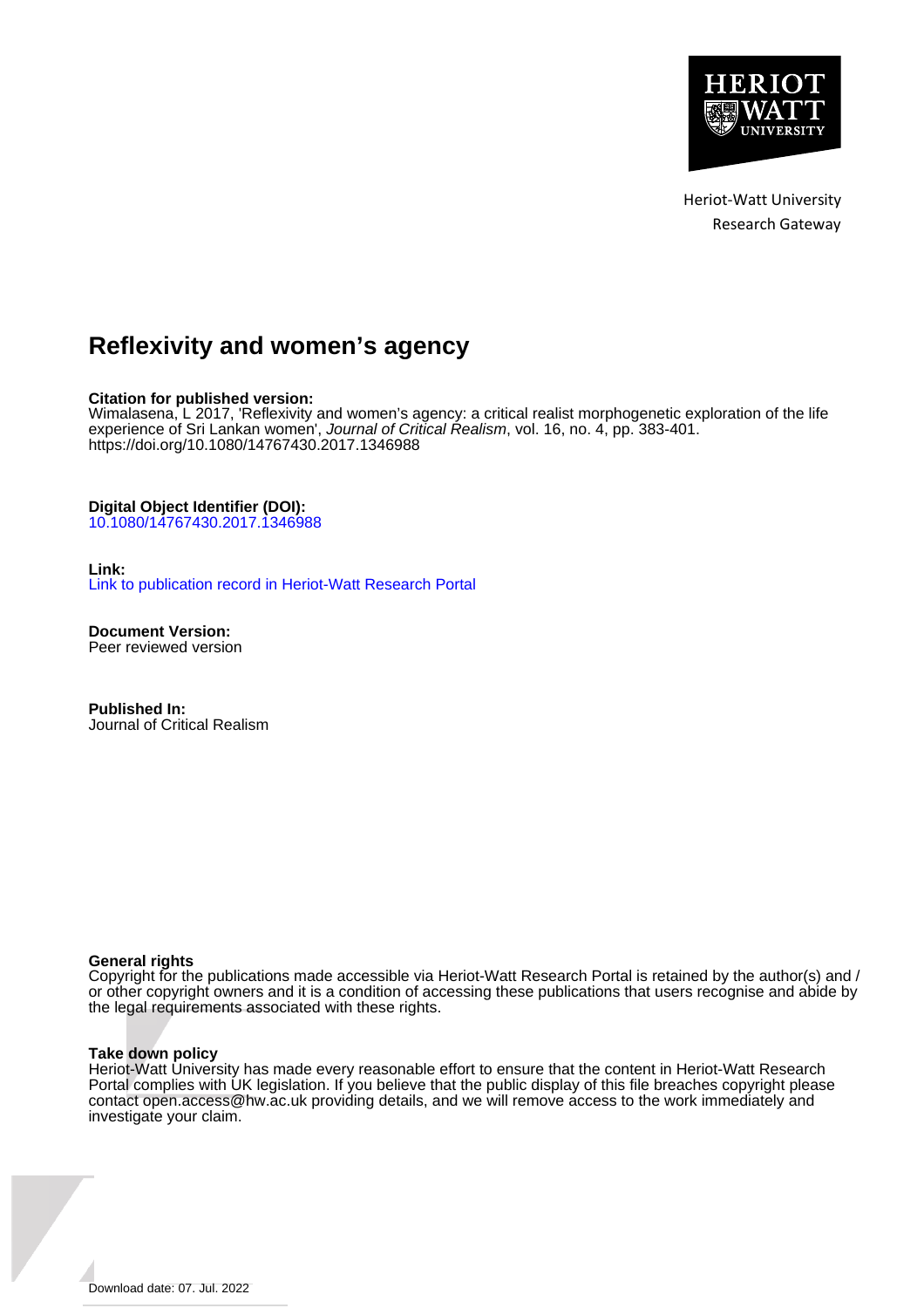# **Reflexivity and Women's Agency: A Critical Realist Morphogenetic Exploration of the Life Experience of Sri Lankan Women**

Lakshman Wimalasena Assistant Professor in Human Resource Management School of Social Sciences Heriot Watt University Edinburgh, UK L.Wimalasena@hw.ac.uk

# **Abstract**

While the vital contribution of feminist scholarship is acknowledged, it has been criticised for overly relying on the influence of society upon women's lives. In this paper, I demonstrate the usefulness of also considering the influence of agency upon women's lives, specifically agential reflexivity. Using the work and life histories of a group of Sri Lankan women, I use Margaret Archer's morphogenesis to show how investigating reflexivity can provide greater insights into the subtleties associated with women's agency in relation to how they consciously (but fallibly) organise their life journeys and react to oppression, demonstrate resistance and effect emancipation. My research reveals latent aspects of women's agency within a postcolonial Third World social context, where an enduring patriarchal social system intersects with modernity and subjects women to complex social and occupational circumstances. This paper contributes to the field of women's studies by showing how the morphogenetic approach can address the problem of conflationary theorising within feminist scholarship.

Key Words: Women's agency, emergent powers, morphogenetic approach, reflexivity, women, Sri Lanka

## Introduction

While feminism has been credited for uncovering 'some of the darkest and deepest recesses of sociology', it appears that 'many feminists now 'forget' to address 'woman' as an object of their research, using instead debates from feminist theory about gender, life itself or relations …' (Skeggs 2008, 670). Even though feminist work has had a dramatic impact in drawing the attention of scholars, policy makers and managers to the social and institutional levels of gender inequality (e.g. Acker 2006, Lewis 1997, Liff and Cameron 1997), the differing responses of women, both individually and collectively, are under-represented in feminist discourse (Assiter 2016, Dy, Lee, and Marlow 2014, Price 2014). 'Feminism [thus] has arrived at a philosophical impasse which only a return to (critical) realism can resolve' (New 1998, 2). In responding to such assertions, this paper explores women's experience empirically and argues that Archer's morphogenetic approach (MA) (1995, 1996, 2000, 2003, 2007, 2010a, 2010b, 2012, 2013, 2015) provides a novel methodological possibility to incorporate women's agency in the analysis. The existing attempts to explore women's experience (e.g. Bihagen and Ohls 2006, Kamenou 2008, Kamenou, Netto, and Fearfull 2013) appear to underplay 'reflexivity' - the central tenet in Archer's social theory, which considers reflexivity as the dominant way individuals effect agency. Integrating reflexivity in the study of women's experience is therefore vital, as most of the existing accounts of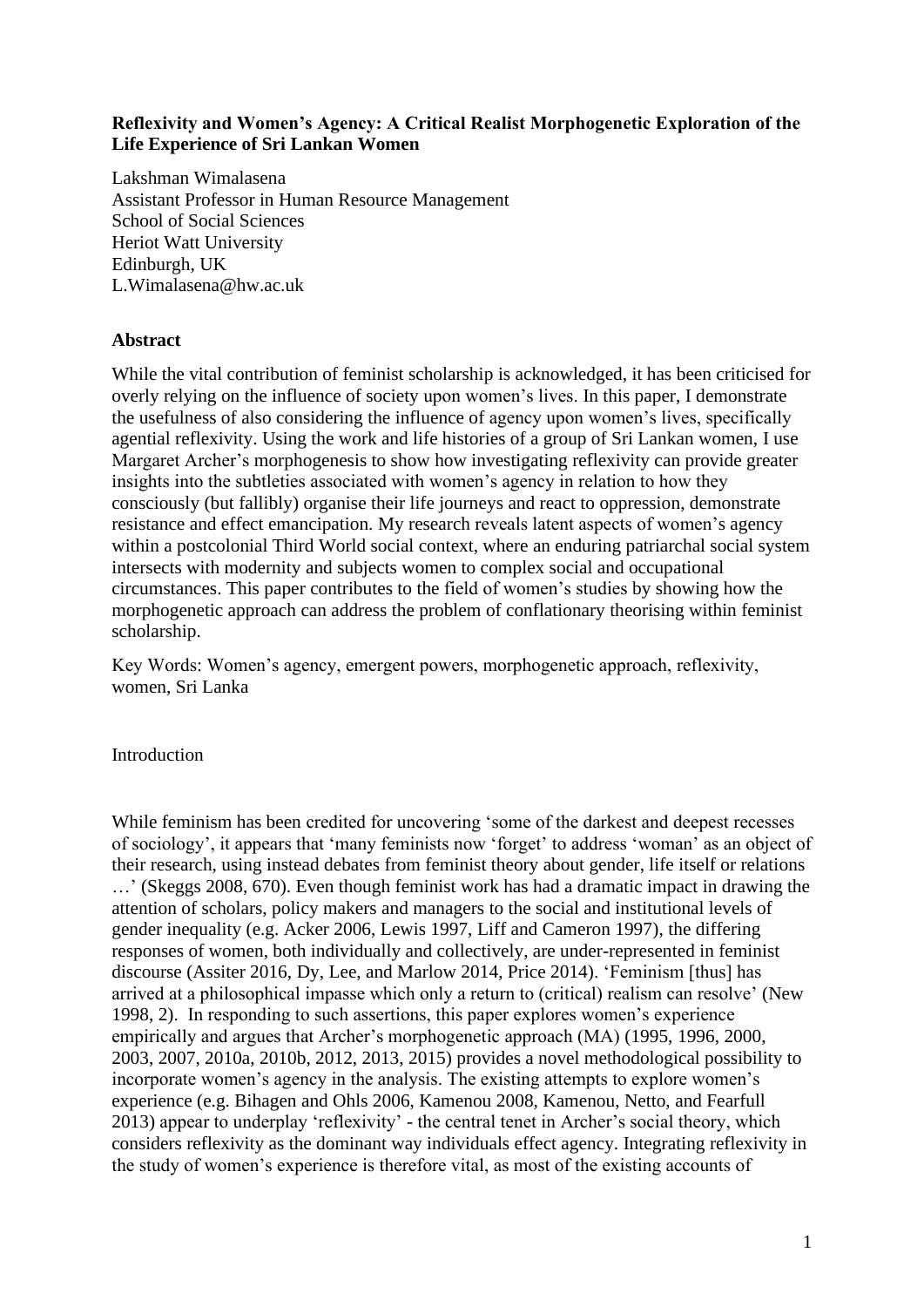(women's) agency are based on 'an elisionist rather than an emergentist ontology', thus committing the error of conflation (Clegg 2016, 499). Conflationary theorising tends to take an epiphenomenal stance regarding social reality, granting primacy either to structure (upward conflation) or to agency (downward conflation); if not, the two are conceptualised as mutually-constitutive (central conflation) (Archer 2003). The focus of critical realism, particularly the work of Margaret Archer, is to present a viable alternative to conflationary theorising. Therefore, using Archer's work, which offers sociological currency to individuals' everyday reflexivity, to understand women's agency can provide new insights into women's responses to the social influences on their lives. The MA offers a novel way to understand oppression, resistance and emancipation 'as a process within an ontologically stratified account of reality that is mindful of the contingency' (Brock and Carrigan 2014, 378) of women's lives. Therefore, drawing profoundly on the work of Margaret Archer, this paper, focuses on the questions: (1) how can reflexivity help address the problem of limited agency granted to women within existing feminist scholarship? (2) How can reflexivity provide insights into the life strategies of contemporary Sri Lankan women within an enduring patriarchal social system that intersects with a modern social system?

This paper offers a theoretical contribution to women's studies by applying the MA to the analysis of the life and work histories of 25 women, gathered from Sri Lanka. These women face a dual social system in which a traditional patriarchal social system coexists with a modern social system. This study extends the application of the MA, which is underrepresented as a research approach in the studies of post-colonial Third World countries and reveals latent aspects of women's agency. It demonstrates how examining the different modes of reflexivity can provide insights into the differential responses generated by women in confronting the causal powers of this dual social system. This paper shows the potential of reflexivity in understanding how women consciously craft their life courses, including their conscious choices of 'work', to accomplish different ends. It is emphasized that knowledge of an actor's reflexive orientation can provide an explanation for the observation that not all responses of women necessarily result in social change or transformation. Hence, this paper offers a reflexive lens to look at how women consciously organise their life journeys, instead of their experiences being viewed completely socially determined.

The first section of this paper uses Archer's work to explain how a morphogenetic view of women's agency can overcome the problem of conflationary theorising. Details of the current study are then outlined, including the research context, methods and approaches to data analysis. The findings are then presented, illustrating how women reflexively craft their life journeys according to their orientations to a particular reflexive mode*.* Finally, the findings are discussed, with emphasis on the importance of taking reflexivity into account in studying women's experience.

# **A Morphogenetic View of (Women's) Agency**

In its most basic form, *agency* implies an individual's ability to act (Archer 2000). As Maxwell and Aggleton (2014, 801) suggest: '… agency is expressed, made visible and, crucially, only has an effect through the particular social practices that it drives'. Therefore, through *agency* individuals actively formulate 'life projects' that are their solutions to the social influence upon their lives (Archer 2007). These individual responses, in turn, reproduce, transform or reorient social structures (Archer 2003). *Agency,* individually or collectively, therefore, is held to have the capacity to generate resistance as well as compliance (Martin 2006). Most importantly, agency '… invokes an ability to overcome barriers, to question or confront situations of oppression and deprivation, and, as individuals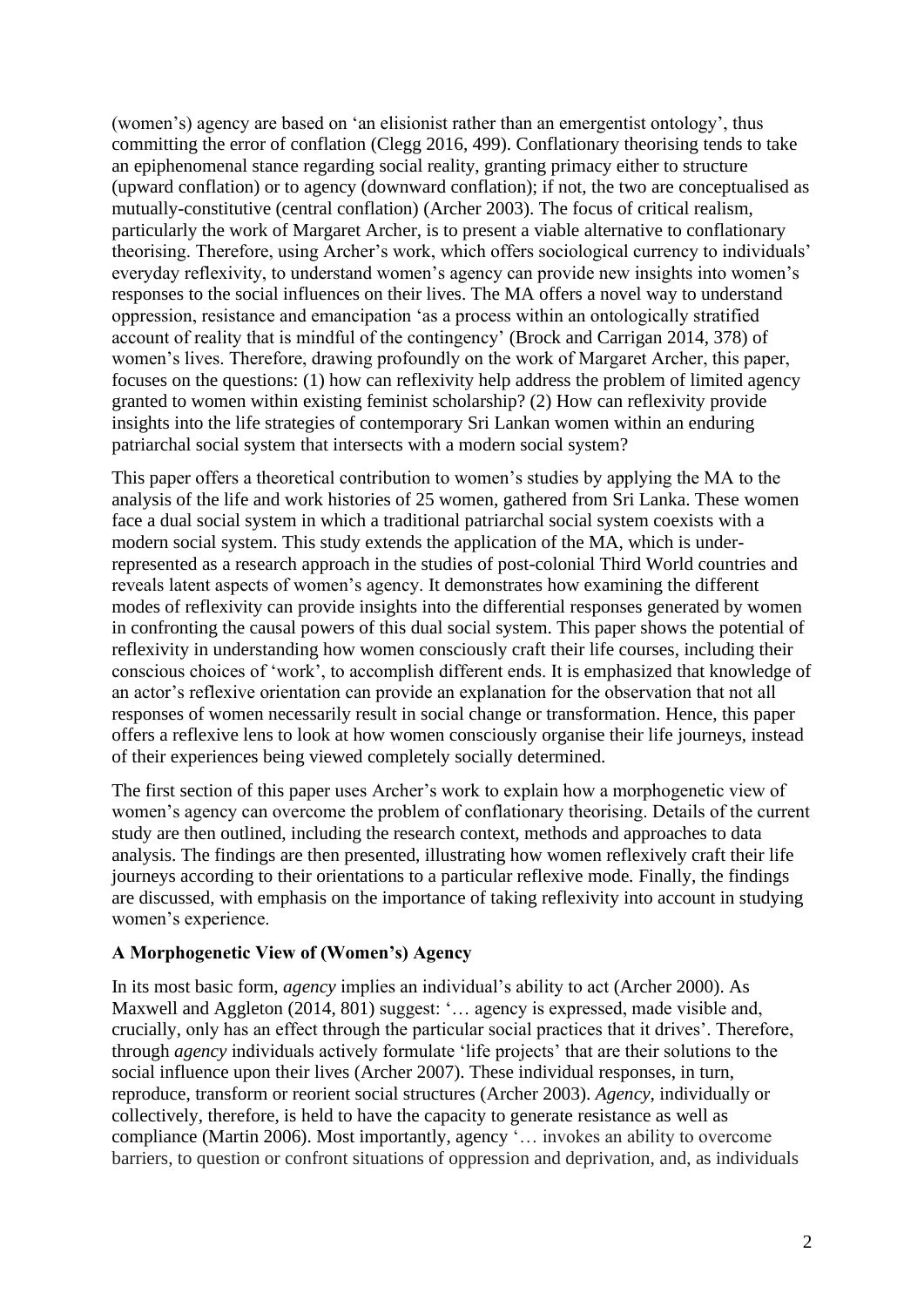or together with others, to have influence and be heard in society' (Hanmer and Klugman 2016, 237).

Yet, '[w]ithin sociology, the concept of agency has been a continuing source of debate ...' (Maxwell and Aggleton 2014, 800). Women's agency therefore remains a disputed issue and feminist theory has been criticised for granting limited agency to women (e.g. Clegg 2006, Mader 2016, Tomlinson et al. 2013). 'Women have been linked to lack of agency', for example in making decisions such as on social mobility (Ramos and Martin-Palomino 2015, 1). Scholars (e.g. Aboim 2010, Rao 2014) argue that, historically, the contribution of women has been devalued, particularly for women's reproductive responsibilities, compared to that of men, who are associated with productive activities. Thus, women have been subjected to biased recognition and treatment that limited opportunities for advancement (Rao 2014). As scholars such as Skeggs (2008) and Tomlinson et al. (2013) argue, much of the recent critical studies of women's experience has drawn upon postmodern/social constructivist thinking, based on techniques aimed to explore how discourses such as stereotyping shape their experience, which discounts agency. While such analyses 'provide *empirical* illustrations of discourses being resisted, the question of how such action is to be *theorized* is problematic' within the constructivist theory (O'Mahoney 2007, 479-80). In seeking to redress this problem of the 'dissolved self' within post-structural/postmodern feminist work, recent studies have attempted to draw upon realist philosophy (Kamenou, Netto and Fearfull 2013, Kamenou 2008, Charrad 2010). However, these studies do not fully explore 'women's agency', for example, by taking advantage of the rich methodological opportunity offered by the MA.

The starting point of the social theory put forward by Archer is the proposition that the social world consists of both structure and agency. In developing her social theory, Archer retains the key assumptions of critical realism, and places greater emphasis on the central premise of '… the primacy of practice rather than language' (Clegg 2016, 502). Social practice, for Archer, is a spatio-temporal process that takes place under pre-given natural, structural and cultural conditions (objective enablements and constraints), constituting the preconditions for social action (Mader 2016). '[O]ntologically, reality is understood to be stratified such that different levels (e.g. the psychic, the self, the social, and the cultural) are characterised by their own emergent properties and powers' (López 2009, 173). A stratified social ontology allows both 'parts' (structure and culture) and 'people' (agency) to have emergent powers that remain irreducible to each other (Archer 1995).

This irreducibility entails the concept of 'emergence'. Through the concept of 'emergence', Archer provides explanations on how an entity can be causally efficacious on its own right. Furthermore, the concept of analytical dualism is used to demonstrate 'parts' and 'people' as inseparable, yet operating independently, such that '[t]heir irreducibility to one another *entails examining the interplay between them'* (Archer 2003, 2: emphasis in original). Structure, culture and agency consist of unique and varied emergent powers of their own. These structural, cultural and personal emergent powers (SEPs, CEPs and PEPs respectively) are causally efficacious on each other (Archer 2000). SEPs and CEPs influence individuals in terms of constraints and enablements and individuals use their PEPs to mediate such influence upon their lives. The main aim of the MA, therefore, is to identify a way to distinguish the 'parts' and 'people' in providing a grounding to observe their interplay (Archer 2003). More importantly, the MA allows us to 'address the issue of separate but entangled processes in a way that does not lead to central conflation' (Clegg 2016, 501). Archer views SEPs, CEPs and PEPs as necessarily shaping social action. Therefore, she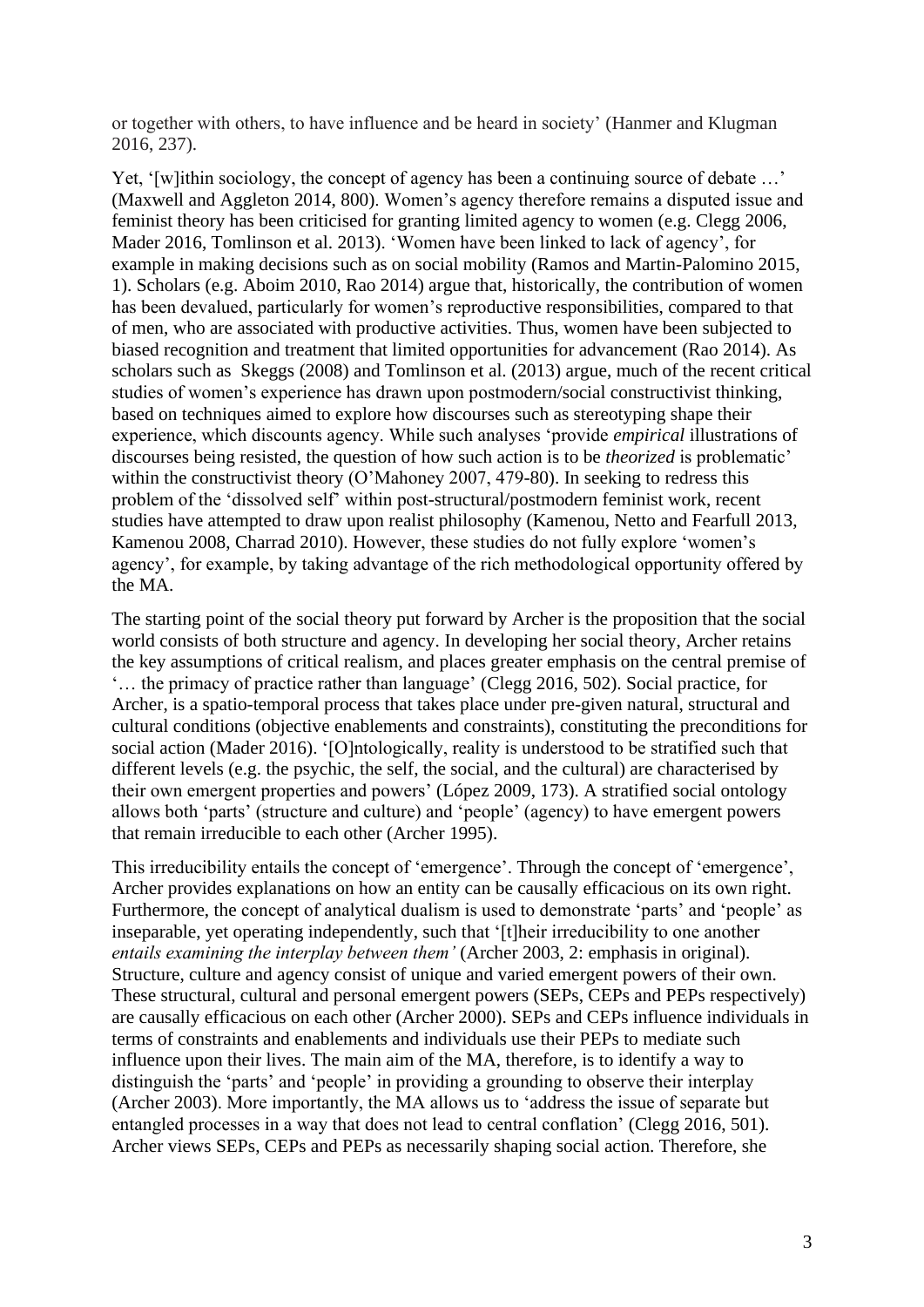asserts that any social analysis should incorporate these separate elements discretely and their association with each other should be understood and explained.

Most importantly, Archer's social theory holds that reflexivity is the way the individual and society are linked, and it is through reflexivity that their interplay can be observed. Archer (2000, 2003) considers both the 'self' and PEPs as emerging from this interaction of the individual with society, yet she grants autonomy to the 'self' from both society and one's biological constitution. The 'self' consists of a continuous sense stretched between the biological make-up and the social becoming of the individual (Archer 2007). Thus, the conceptualisation of agency as having reflexive powers allows understanding of how actors are able to distance themselves from society and reflect on the social influence upon their lives (Mader 2016). An emergent account of (women's) agency, therefore suggests that actors are not solely the product of or determined by the *social*.

'Internal conversations or reflexivity' is the dominant manner in which actors effect agency (Archer 2003). Individuals are capable of having internal dialogue with themselves about themselves – their situations, behaviour, values and aspirations (Elder-Vass 2010, 102). Thus, they are able to actively organise their life journeys towards a desired end – a modus vivendi (Archer 2012). Actors generate varied, novel, creative and spontaneous reflexive responses to mediate the divergent causal powers of social structures (Archer 2007). Through a continuous sense of self, individuals consciously work at attaining a personal and social identity that complements their ultimate life concerns (Archer 2000). Archer's theory emphasises that not only do actors consciously attempt to gain personal and social identities that are reflective of their ultimate life concerns, but they use 'work' as an enabling strategy in such endeavours. 'Work' is a way to reaffirm personal identity and ensure one's 'social becoming' by assuming specific social positions. The social positions sought by each individual differ based on their ultimate life concerns. Archer argues that actors, drawing on their social circumstances, consciously accomplish a life of their own, a life that is not (completely) socially determined or linguistically conceived. Reflexivity thus possesses 'causal efficacy – towards ourselves, our society and relations between them' (Archer 2003, 9). However, Archer also reminds us that, 'Nevertheless, … agents can only know themselves and their circumstances under their own descriptions, which are ever fallible, as is all our knowledge. If they get … these seriously wrong, then they will pay the objective price, which may give them occasion to correct their views. … [U]nless agents did subjectively conceive of courses of action in society, then nothing would activate the causal powers of structural and cultural properties to constrain or to enable them (Archer 2003, 15).

The agential responses to SEPs and CEPs further vary among individuals (women) based on the different reflexive modes they practice. Archer recognises four dominant reflexive modalities – communicative  $(CR)$ , autonomous  $(AR)$  meta-  $(MR)$  and fractured  $(FR)$ reflexivity, each entailing distinct characteristics (see Table 1). Particularly, each reflexive mode generates a different pattern of social mobility and occupational choices. Archer has established that the practice of the three dominant reflexive modes – communicative, autonomous and meta-reflexive – generates social immobility, upward social mobility and volatile social mobility, respectively. Fractured reflexives are identified as having underdeveloped reflexivity; they therefore do not tend to demonstrate a clear pattern of social mobility. An emergent account of agency therefore enables the understanding of the 'situatedness of agency on the one hand, and the creative and formative potential of subjects on the other … conceived together' (Mader 2016, 441). Thus, a morphogenetic view of agency can provide useful insights into how actors effect agency in demonstrating resistance, overcoming oppression or effecting emancipation.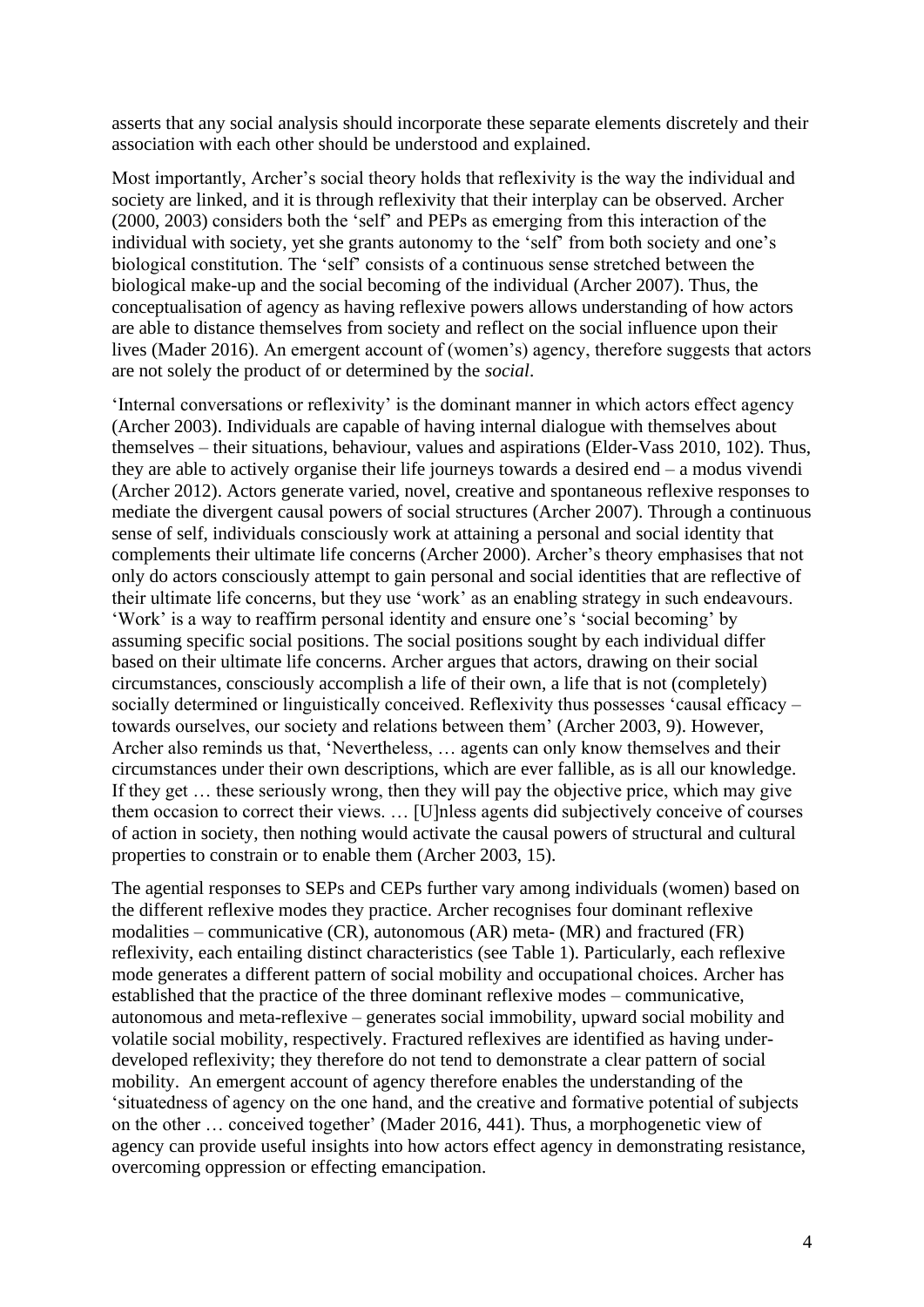# INSERT TABLE 1 HERE (Table One. Summary of the features of reflexive modalities)

#### The Study

#### *Research Context – Sri Lanka*

The fieldwork of this study was conducted in Sri Lanka which has a population of nearly 20 million. Sri Lanka is mainly a Buddhist country, but also consists of minority ethnic and religious groups of Christians, Hindus and Muslims (Fernando and Cohen 2014). Contemporary Sri Lankan society is characterised by a dual social system and this unique social configuration provides an ideal setting to study the complex nature of women's agency. The precolonial, traditional social system is moulded by caste, religious and agricultural systems that exhibit clear patriarchal social elements (Matthews 2004). The colonial occupation that continued for over 450 years in early Sri Lanka, from the early  $16<sup>th</sup>$ century, has generated a modern social system based on social class (Wickramasinghe 2006). The feudal patriarchal social system that denied individuals any form of social mobility through the enduring caste system was gradually eroded via a mercantile economy introduced through plantation capitalism (Matthews 2004). The emergence of a class system alongside the traditional social system offered many previously suppressed groups, including women, opportunities for social mobility, particularly through education and work (Jayawardena 2007).

Even though Sri Lanka is characterised by traditional gender ideologies – patriarchy, extended family relations and intergenerational caring obligations – nevertheless, in comparison to other South Asian countries, there is widespread acceptance of women's education and occupation (Fernando and Cohen 2013). However, the unequal influence of colonisation in different regions of the country has resulted in the continuation of traditions and practices, making social mobility still a constraint for some women (Wickramasinghe 2006). Scholars (e.g. Fernando and Cohen 2014, Gunawardana 2014, Lynch 2007) argue that, despite the increased opportunities available for women under post-independence, liberalised, political and economic conditions, they must still juggle between occupations and the social obligations of 'a good mother/good woman', demonstrating 'respectable femininity'. Although the 2009 labour force survey identified 90 per cent of women as literate in Sri Lanka (Fernando and Cohen 2014), the social expectation is still for them to fit in with the ideology of a 'respectable woman' or a 'good girl' who possesses good character, and the potential to be a 'good' housewife/mother. These patriarchal expectations that restrict women's progress and social mobility (oppression) seem to continue, at least covertly, notwithstanding the obvious dilution of traditional social barriers. This unique dual social position found in contemporary Sri Lanka arguably demands women to wield unique agential powers to consciously organise their life journeys.

## *Methods and Approach to Analysis*

The data gathering method was 'biographical narrative interviews' which afforded the use of an in-depth qualitative interview approach to explore the subtleties of reflexivity. The interviews addressed both life and work histories, and participants were encouraged to share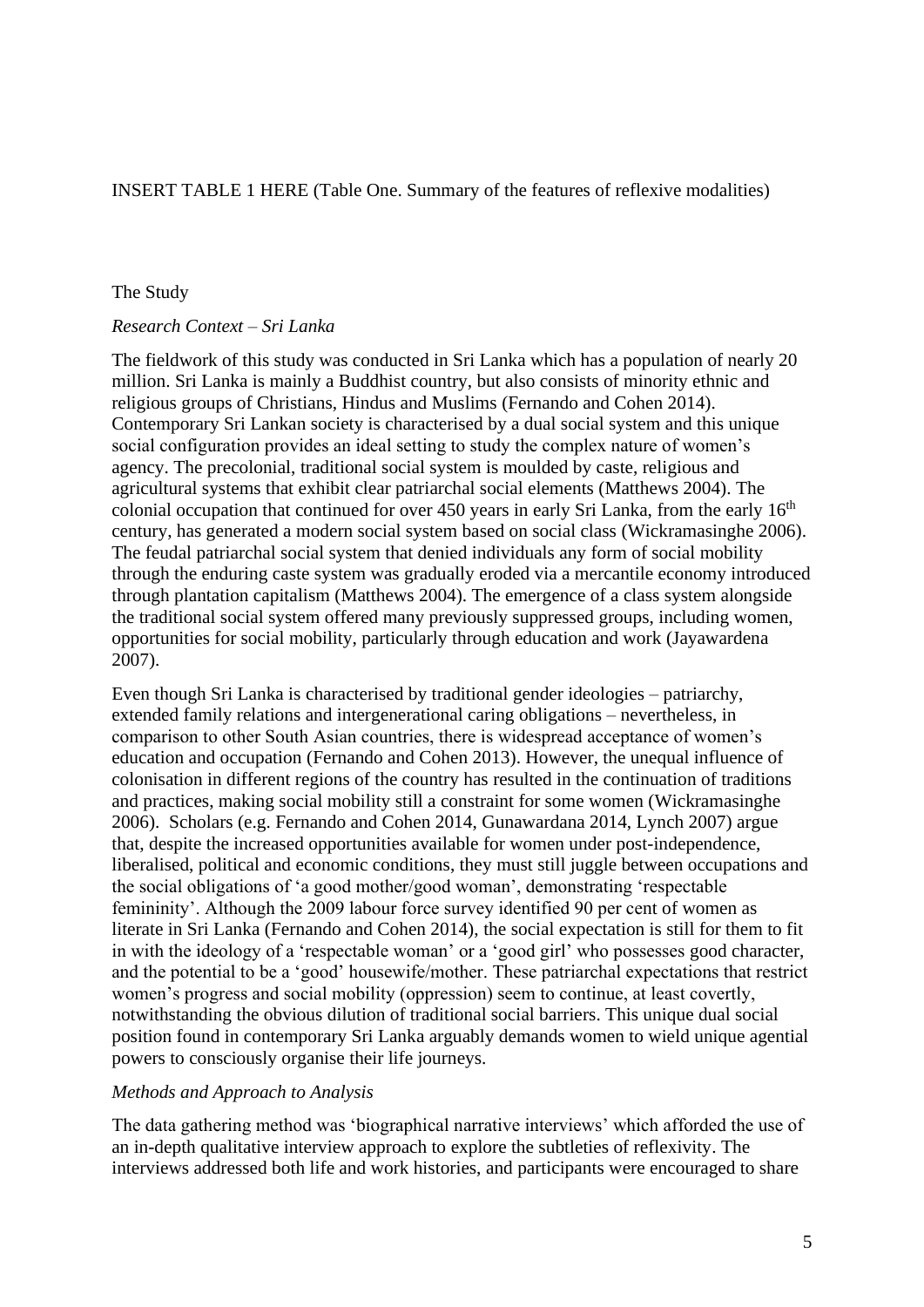their thoughts and experiences freely. The themes of the interviews incorporated the key elements of Archer's reflexive theory. The interviews lasted approximately between 25 and 100 minutes, and were digitally recorded. Interviews that were not in the English language were translated and transcribed verbatim. The transcripts were coded in NVivo. As it accommodates both the themes generated by participants' own narratives in addition to emerging themes, the analysis was guided by the basic principles of the constant comparative method (CCM) (Boeije 2002). The CCM involves breaking down qualitative data into discrete segments that are then coded into themes, as well as identifying emerging themes within the biographical data (Lincoln and Guba 1985). The analysis was primarily concerned with identifying the reflexive orientation of each participant. To achieve this purpose, the interviews partly focused on the key criteria presented in Archer's work, viz. the ultimate life concerns, the nature of the natal context, social mobility intentions, nature of internal conversations and contextual/occupational continuity or discontinuity. The biographical interviews further focused on capturing the temporality associated with participants personal and occupational life courses, in relation to past, present and future aspirations. The interviews also focused on the career history of individuals, covering areas such as the nature of their present work, their intentions on acquiring qualifications, skills and experience, *work* aspirations, occupational choices, and the position *work* assumes in their lives. The identification of each participant's dominant reflexive mode was a prerequisite to observe the way the SEPs/CEPs were mediated, and the nature of their life projects.

#### *Participants*

The 25 interviews analysed in this paper were obtained from the work and life histories gathered for a larger study that explored the meaning of work in Sri Lanka, which included 90 individuals. All the participants were recruited based on a loose and flexible approach, which combined both convenience and snow-ball sampling methods. Most these women were currently living in urban cities but grew up within rural settings where the traditional social system had a stronger influence. The four exceptions to this, who had grown up in the city, included a systems analyst, two senior bank managers and a TV presenter. Three of the women interviewed were unemployed. The socio-economic classification of the participants is based on the National Statistics Socio-Economic Classification (NS-SEC), UK. The use of NS-SEC adds a form of structure in mapping the occupations from Sri Lanka within a formal hierarchy, as there is no official recognition of social stratification in Sri Lanka. NS-SEC also allows the inclusion of unemployed members. All the participants have been given pseudonyms to ensure their anonymity. The purpose of the study was explained to each participant prior to the interview and informed consent was ensured. The analysis identified the 25 women in terms of the four modalities of reflexivity as indicated in the table below. There was only one participant identified as a fractured reflexive (*Sunanda*, 25), who worked as a machine operator in an urban setting. *Sunanda*, did not provide detailed answers to the questions asked and for many open-ended questions, her answer was a smile or a monosyllable *yes* or *no*. Therefore, the analysis below focuses on the other three dominant reflexive modes.

---------------------------------------------------------------------

# INSERT THE TABLE 2 HERE

---------------------------------------------------------------------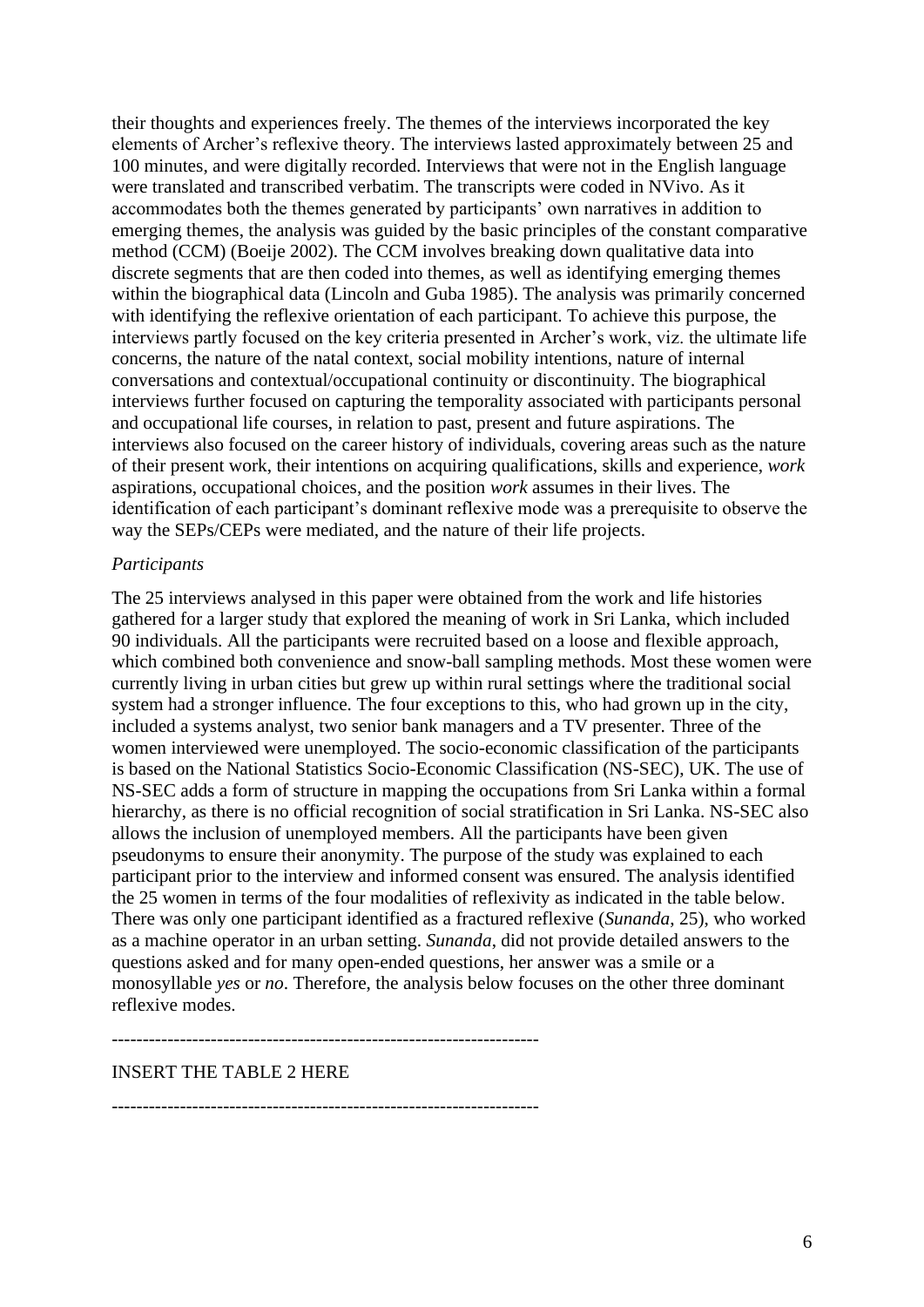# **Findings**

#### *Communicative Reflexive Women and Social Immobility*

Six participants were identified as communicative reflexives, including two of the three unemployed participants. While communicative reflexivity is strongly associated with social immobility (Archer 2007), the evidence suggests that the lives of communicative reflexive women (CRW) cannot be generalised as being guided by pre-reflexive habitual action. Instead, these biographies demonstrate greater levels of reflexive engagement in actively *staying put*. In a society characterised by the elements of patriarchy (Fernando and Cohen 2014), CRW appear to consciously *continue* and *reproduce* the established social and cultural forms. Nevertheless, CRW's endeavours to ensure contextual continuity involve greater reflexive engagement in (fallible) articulation of life strategies. The findings suggest that settling for modest occupations, voluntary step-downs and under-employment, involvement in familial trade, or voluntary unemployment are common strategies they employ to ensure contextual continuity. CRW seem to consciously maintain the ideologies of *ideal mother/ideal woman* which requires solid reflexive engagement. CRW are aware of the social price to pay in (fallibly) accomplishing a modus vivendi reflective of their ultimate life concern of *family* (Archer 2003). *Work,* for them, appears to be a way to staying close to family. CRW's biographies provide evidence resonating with Archer's findings that communicative reflexives create *micro worlds* around *family*. For example, this excerpt from *Kanthi's* biography demonstrates the range of reflexive responses a CRW generates in attempting to achieve her ultimate life concern:

I always tried to build up the family… to a good level. I cared for children, didn't care for myself, even if my husband lost his job, I committed myself for him, for the family. I ensured all the obligations, I always wanted to spend a beautiful family-life. But I don't think I had it 100%; once husband lost his job, that became really difficult, but still I always cared for and did everything for children… Sometimes when I have problems, there are moments that I feel like committing suicide, but also, I always think, I lived my whole life without my mother, I shouldn't let my children go through the same worry [cries]… I think things have worked out more than I expected, I am very happy, even the family didn't think I will come up to this level, specially after husband's problems, everyone is surprised to see how I have managed all that. The other employees from the branch at the time called me '*diriya mawa*' [courageous mother] (Kanthi, 51, Public Sector Deputy Bank Manager).

As *Kanthi's* biography suggests, her modus vivendi is clearly a *happy family life*. A main feature of *Kanthi's* biography is the extra-ordinary reflexive engagement she demonstrated in attempting to reach her modus vivendi, overcoming a range of challenges cast upon her. *Work* is clearly the way she has managed to keep her family intact. *Kanthi's* determination to hold her family together, educate her two daughters and give them in marriage, has demanded life-long reflexive engagement.

The claim that women tend to reproduce and continue existing structures, cultures and traditions can be explained through Archer's identification of the *evasive* stance taken by communicative reflexives towards structural powers. The evidence suggests CRW prefer to avoid the activation of new SEPs/CEPs by staying put. Through this *evasive* strategy, CRW generally prefer to avoid being subjected to new social and occupational conditions. However, the findings also demonstrate that, if it leads to contextual continuity in the longrun, CRW tend to confront novel social and occupational situations in the short-term. For example, *Yasoma* (35, teacher) in this sub-group spent several years in a training college and in other rural areas, away from her home, in fulfilling the requirement of becoming a qualified teacher prior to managing a transfer to her home town. Their *evasive* strategy is also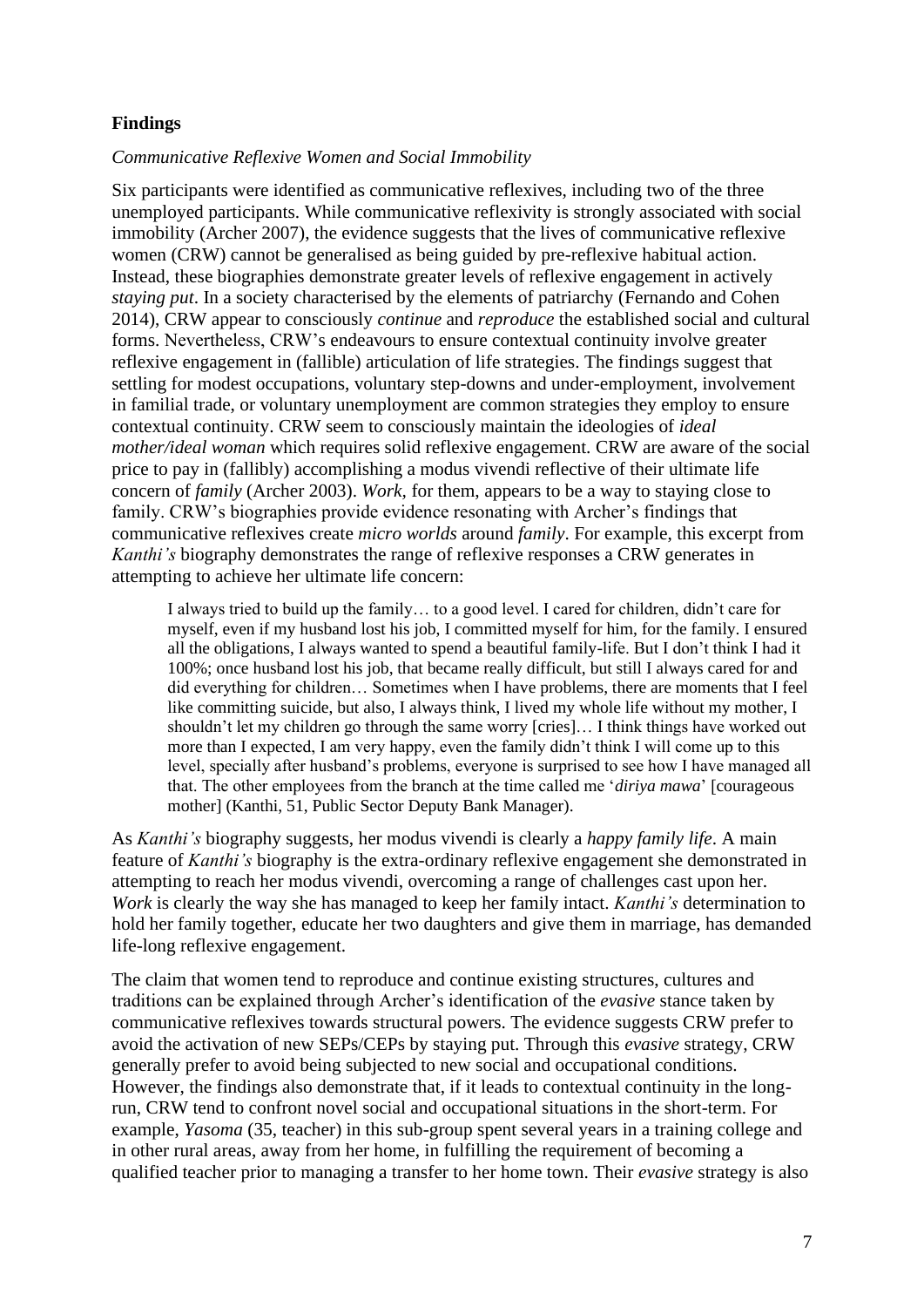evident in the tendency to settle for modest occupations, indicating a degree of voluntary under-employment. CRW tend to readily make 'objective self-sacrifices' (Archer, 2007) in accomplishing their ultimate life concerns. For example, *Romain*, with a privileged middleclass social background that offers a range of 'social bonuses and relational goods' (Archer 2012), is not keen on exploiting such opportunities for economic or occupational success. Instead, she appears content with modest occupational prospects that allow her adequate time to be with her family. She explains:

I don't have a plan on what I want to do. I have… backups for so many things, in case if something fails. I found a job at [a name of a private company] as a marketing executive that was a UK body. I was handling the branch office as a marketing executive. Then I worked at [a name of a five-star hotel] in public relations. *Ammi* [mother] was scolding 'you don't have even a little qualification', so I started CIM [and] completed only the diploma level, didn't complete the rest... I do not want to really commit to a marketing job. I wouldn't pursue a career as a fulltime TV presenter either… If it is a talk show, a fun show, stuff like that, then I will go and do it… At every interview people keep asking what is your five-year plan, what do you have next thing in mind. I don't know. I am more like as the way things go… My mother owns a salon: I know how to do a part of that, but I don't have a passion for it as such… Another concern is whether my future partner will mingle with my friends, in case if they marry a director and if I marry a normal managerial person, and when we go to a party, will we be mixed? Or will we be ditched, that worry is there (Romain, 24, Assistant Manager/TV Presenter).

*Romain's* biography, similarly to those of other women in this subgroup, provides many examples of CRW's intentions of attaching themselves strongly to the interests of the family. Taking up family traditions and trades, getting into occupations that enable them to stay close to family, fulfilling family expectations, or in some cases being voluntarily unemployed to fully commit to the family, are some of the ways in which CRW reproduce traditions. These women appear to be the carriers of social ideals such as 'carer', 'mother', or 'good woman' situated within this continuing patriarchal social system. They seem to willingly and consciously adapt to such normative expectations. Their choices of 'work' are those that entail stability and stagnation (Archer, 2007). For example, *Shanthi's* biography provides many examples showing her conscious efforts to reproduce social ideals which reinforce her commitment to continuing and respecting family traditions:

Then I was doing my A/Ls and I got selected to the University, but that's when my marriage took place. I actually married the man my sister was supposed to marry; she had been proposed to marry him. My husband was a close friend of my elder brother… However, sister was having an affair with another guy. So, when my husband's family came to see her, she refused to marry him and eloped with her lover. My brother found it very difficult to face his friend… I wouldn't have any affair with a boy, as I was very scared, my brother was so tough, I had seen him beating my sister for having that affair, she was scolded every day, so, I never had an affair. One day [he] himself came to me, and said 'can I ask something?' and proposed to marry me… I told him 'I wouldn't do anything against my family's wish… so if you want you can go and ask them'… He asked from my family… they gave consent as they had that guilt… That was my obedience to parents and family… that is why I took that decision, and why I couldn't go to University… Later, my husband managed to get this job for me, he tried a teaching job for me too, which didn't work out, I liked this one… (Shanthi – Health Management Assistant – public sector, 45).

*Shanthi* has sacrificed her opportunity for higher education, occupational success and even her freedom to choose a life-partner, to protect the family honour. This sacrifice by *Shanthi* shows that she does not fully operate through internalised behaviours. She is having to generate spontaneous, creative and reflexive responses to ensure her life concerns are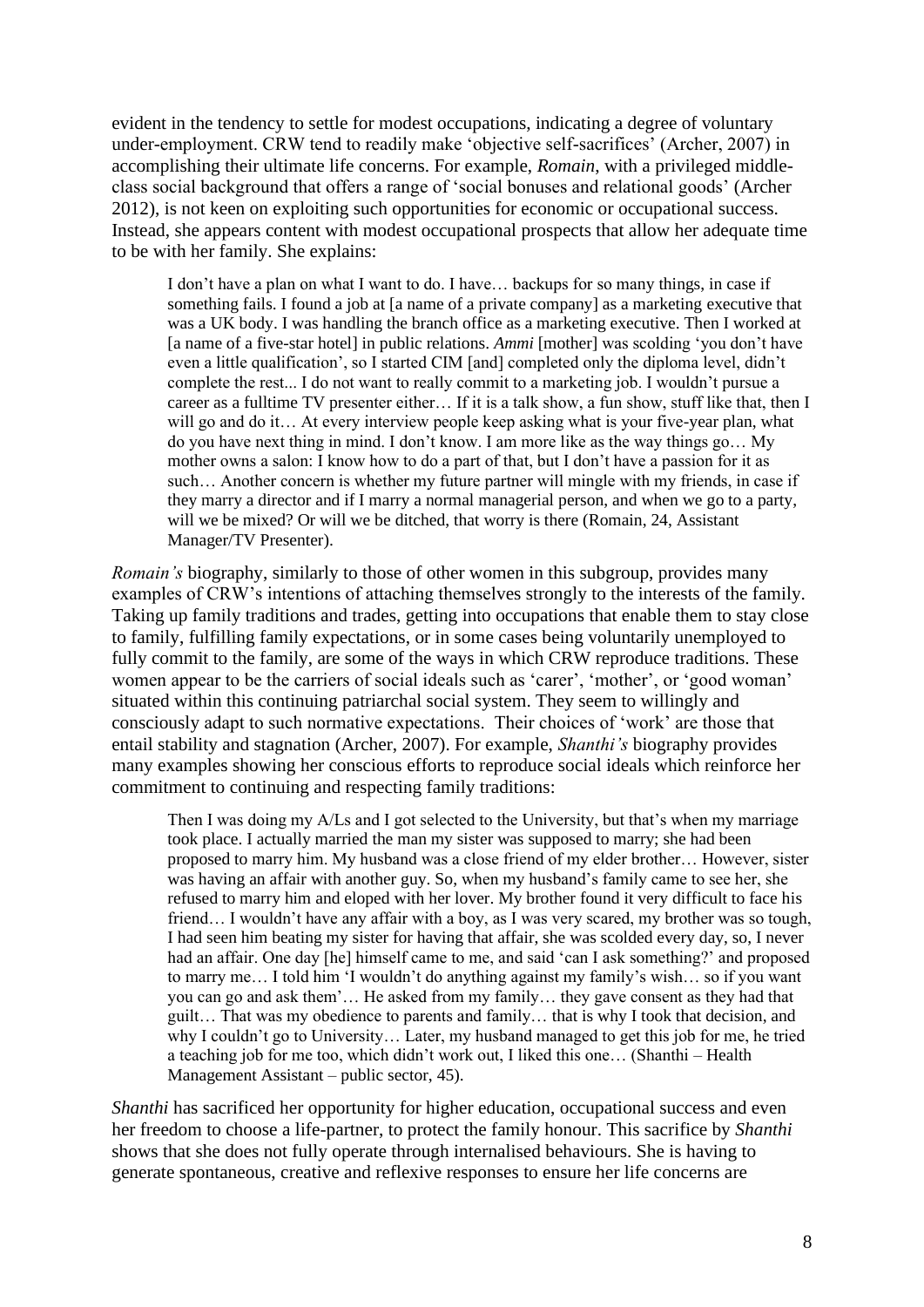accomplished. The biographies of employed CRW show that 'work' is the anchor that holds their 'contexts' and 'concerns' together as they are in occupations consciously sought within their natal context. Therefore, communicative reflexivity, as these biographies demonstrate, should not be considered as a case of absent or passive agency.

#### *Autonomous Reflexive Women and Upward Social Mobility*

Thirteen women were identified as practicing autonomous reflexivity, and they were all in full-time employment. In comparison to CRW, autonomous reflexive women's (ARW) life journeys are patterned differently. Conforming to the dominant features of autonomous reflexives already established by Archer, these ARW's ultimate life concern is clearly *work*. The biographies of the ARW demonstrate a clear career vision and a sense of strategic sensitivity towards opportunities available in their social and occupational contexts. ARW take a *strategic* stance towards structural and cultural powers, which is mainly implemented through *work* related life projects and is also reflective of their non-hesitant attitude towards violating the traditions and norms to reach a desired modus vivendi. A modus vivendi for autonomous reflexives, as identified by Archer, is predominantly characterised by occupational success and material gain. The biographies of the ARW in this study reveal that their lives are devoted to *work*, through which they gain a degree of autonomy in life. *Charu's* biography is an ideal example of autonomous reflexivity, in which she considers her prime concern in life is *work*. She conceived her *work*-related life project as a child and today she is clearly a contented woman, experiencing the satisfaction of being a banking professional. Through *work*, *Charu* has managed to confront the inherent constraints women must encounter in this traditional society:

[A]ll I knew was, I was in love with [the bank] since I was going to school. I just wanted to join that bank. That was my pure objective in life… I used to walk past [the bank] every day... So, all I wanted was to get in there. I knew the kind of life I wanted from the day one... I joined [the bank] … [I]f things don't work out here, if there is no progress here… I will go… Personally, I feel, when it comes to work, you must put everything out there and do what you have to do. I believe my job is to make my boss look good, that's how I operate... I don't really care about the applause and the appreciation as long as my boss looks good… I would just give it 110% if that meant, [s]he never has to ask me twice… as a principle… (Charu, 30, Senior Manager – Private Sector Bank).

Through her confident lone reflexive powers, *Charu* has made use of the social bonuses available to her within her middle-class background to get into and thrive in a middle-class professional occupation. The degree of freedom she has gained has also offered her a greater opportunity to choose her life-partner and make her life choices by herself.

Another dominant feature of ARW is their commitment to acquire *qualifications* and *experience* to strategically enable their occupational progress. The following representative example, from the occupational history of *Sayuri*, demonstrates ARW's *strategic sensitivity* and commitment in acquiring qualifications and experience, the precursor to effecting career progress and upward social mobility:

I started doing CIMA [Chartered Institute of Management Accounting], I was applying for jobs as well… I applied for banks… [S]tarted doing banking exams ... also an IT diploma… [and] in the meantime bank sent us to [a computer institute] ... By then I completed the BCS (British Computer Society) degree… It's B.Sc. equivalent… [next] I did the pre-MBA, as I wasn't selected for the MBA, but in the second year I got selected to do the MBA… by then the management changed again, the new GM [general manager] is tough, very quickly I learnt he needed real hard work. So I thought it would be tough to manage the MBA considering my workload… I had to be available all twenty-four hours… therefore, I applied for an HR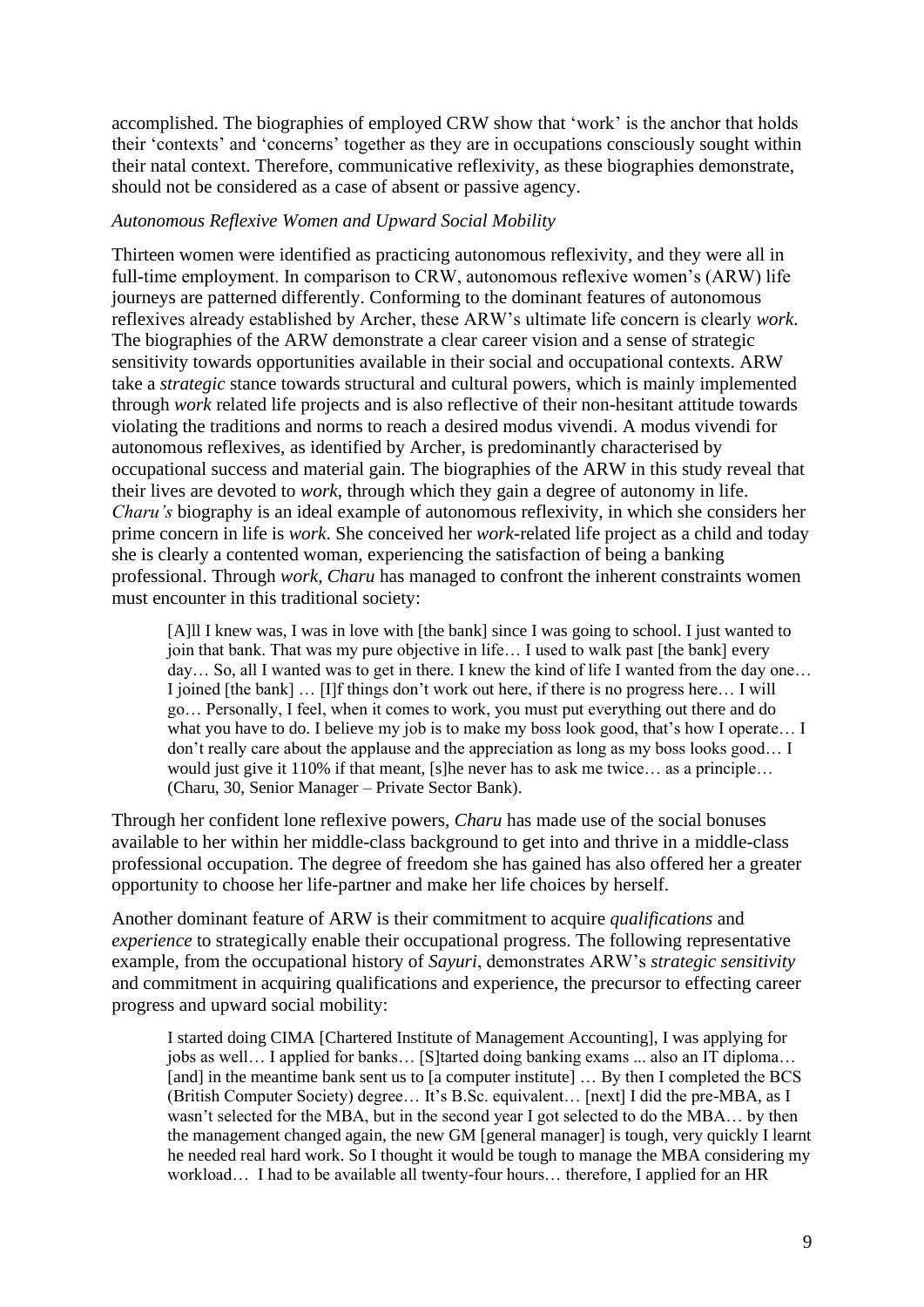postgraduate, an M.Sc. at [a name of a University] by then… I thought HRM would be good for me and easy to do… even with my workload… I did the HRM postgraduate in 2007… and passed with a merit. After that, in 2009, I did the M.Sc. When the M.Sc. classes ended, I only had a PG [Diploma]… [the institute] … decided to offer the [PG Diploma] second year… so that is the MBA… I enrolled in that too… I will be able to complete both the M.Sc. and MBA… The MBA will help me, even after my retirement (Sayuri, 50, Senior Manager – IT, Public Sector Bank).

The number of qualifications that *Sayuri* has obtained, her ongoing educational commitments – even at the age of 50 – and her post-retirement work plans are all evidence of the ARWs life-long focus on *work*. *Sayuri*, though married, has not had any children and she did not explain the reasons for this. Despite the challenges of Sri Lankan women situated in a patriarchal social context, ARW consciously effect a considerable degree of independence. They seem to challenge what Lynch (2007) considers the patriarchal ideals that necessitate an early marriage, and the sacrifice of educational and occupational pursuits. Instead, ARW's life strategies include: delaying marriage or having children; finding a husband of their choice; and avoiding proposed marriages. For example, unlike *Charu* or *Sayuri,* with their middle-class backgrounds, *Sakunthala* – born in a rural, poverty-stricken village – is from a deprived working-class social background. While most women in her village would settle for early marriages and a life dependent on their husbands, *Sakunthala* has used her reflexive powers to confront and mediate a great number of constraints that were activated by her actions. *Sakunthala* therefore demonstrates resistance to social expectations. She has achieved this resistance through strategic action based on her intuition that education and occupation are the only way to get away from the oppressive conditions. She explains:

The village I was born … is very rural, we didn't have even a pair of shoes… I grew up at my grandmother's, as my parents couldn't afford to educate us, we were all very poor… Many others in the village had [love] affairs when they were seventeen or eighteen. They didn't have money to continue studies, so they would elope with a guy... at an early age or marry someone proposed to them... There is nothing more than that in their lives… We did not have money to do science subjects. When you do arts, you can do it at least by cramming. Therefore, I chose arts… Yet, I didn't have enough marks to enter the university. I was short of ten marks... I didn't try a second time… I obtained the degree by doing it externally. I spent a long time without a teaching job. I... even worked as a cashier at [a supermarket] ... Then I worked as an area manager at a cleaning service. After four years since graduation only I got the job: I sat for a teaching exam… That's how I got the job… To become a teacher was the ambition from the childhood... I knew I must have a job to get out of my situation... My husband… is much educated… more educated than myself… He does just the same kind of a job as mine… That's the main reason I chose him… I was searching for the right person, so my marriage was a bit delayed… I thought I would be able to find someone of my social status… but if I got married to someone who wouldn't understand what I do, who wouldn't value what I do, it would have been a struggle. The villagers gossiped, ridiculed me for my delayed marriage so much; that hurt my parents a lot (Sakunthala, Teacher, 30).

*Sakunthala's* biography illustrates how a woman uses her reflexive powers to create a life of her own amidst a gamut of social and cultural constraints. She resists the powers of the patriarchal social system through hard work and commitment to a career. As a child, she realised that to have a better life she would have to do things differently from her fellow village girls. She has actively developed a reflexive life project – to become a teacher – which is a realistic target considering her disadvantaged social circumstances. She has worked extremely hard, mediating many constraints, and violating societal and cultural norms with her life-long commitment to education. *Sakunthala* is now content with her achievements and is planning to further succeed in her career. She believes in hard work and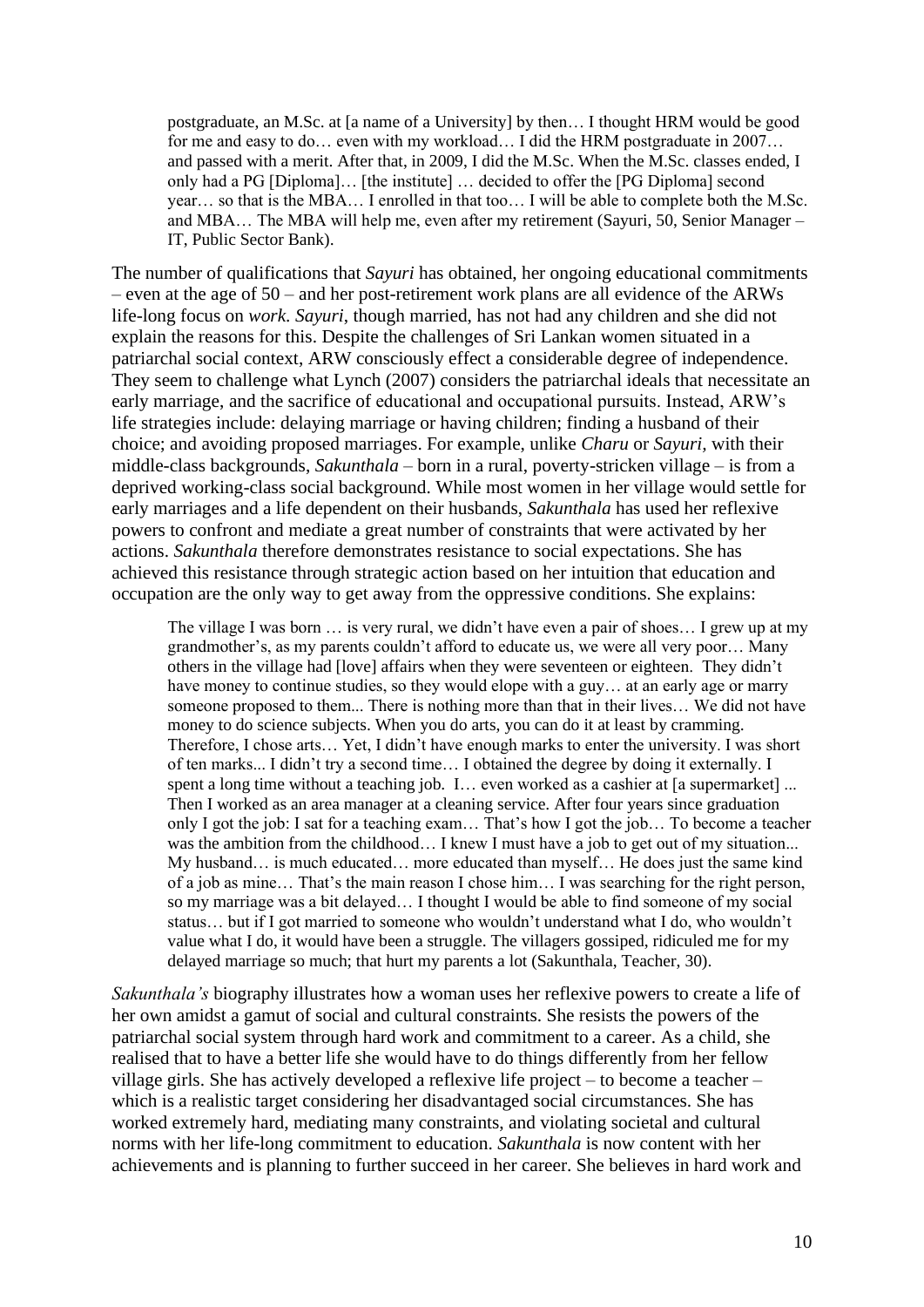the importance of work in life (to ensure upward social mobility). *Sakunthala's* life history, like all the women in this subgroup, supports the contention that *work* even becomes an emancipatory strategy in overcoming oppression. These findings suggest that, within this research context, the outcome of the practice of autonomous reflexivity involves 'transformation' of social structures and cultural forms. This finding therefore implies that, unlike the case for CRW, the agency of the ARW challenges the established customs, practices, norms and ideals within contemporary Sri Lankan society.

#### *Meta-reflexive Women and Lateral Social Mobility*

Five participants, including one of the three unemployed women, were identified as metareflexives. Conforming to Archer's findings, the meta-reflexive women (MRW), in common with ARW, appeared extremely comfortable with their own reflexivity. Claiming another unique patterning of life courses, MRW often engage in 'social critique' (Archer 2007). They are committed to moral and ethical considerations and their ultimate life concerns are placed upon value commitments. These self-inflicted ideologies appear to supersede even *work*. As illustrated by *Waruni*'s statement below, the biographies of all the MRW in this study demonstrated that their occupational contexts are consciously (but fallibly) accomplished platforms that enable them to live out their value commitments:

I am happy about the work I am doing currently. I do not decide whether to stay on a job based on its salary. I expect recognition and self-respect more than a salary, which I feel I receive in working for a prestigious bank. Whether I can be satisfied with what I do, is all I care about the most. I wouldn't mind where I work. Sometimes the return will not be that great, but it will satisfy myself… I am not a person who will go behind other people asking for favours. I wouldn't care... whether that is the GM [general manger] or the DGM [deputy] general manager], if there is anything to be told, I tell it off to the face. If I can't do something I would tell that too. I do not care… (Waruni, 34, Public Sector Bank Manager–Eremittance).

*Waruni*, an educated woman from a privileged social background, also shows signs of having practised a degree of autonomous reflexivity in the past, in gaining qualifications and a job she liked. Due to her inherited social capital, together with her experience in the banking sector, *Waruni* has potentially rewarding employment prospects. Yet, she appears content where she is presently employed, in a public-sector firm with a comparatively lower salary to private sector jobs. As in this excerpt from her interview, *Waruni's* whole biography demonstrates that what has mattered to her most in life, from childhood, is her self-respect and dignity. This ideology relating to 'self-respect' is her ultimate life concern and through work *Waruni* has attempted to find/create an ideal setting which is conducive to realising this concern.

*Work*, therefore, appears to be a dominant life strategy for MRW too, in seeking a modus vivendi that will satisfy their value-related life concerns. MRW seem to even go a step further than ARW in confronting SEPs/CEPs. Through *work* MRW attempt to transform structures and cultures to create social/occupational outlets conducive to their ideals, often paying a high social price. They also demonstrate a *rigid* and *subversive* stance towards SEPs/CEPs. For example, *Padma* represents one of the most oppressed lives among the women in this study, but her approach to life as a meta-reflexive is unique. She has paid a high social cost during her determined life-journey, seeking a modus vivendi that offers her freedom from the oppressive conditions within a rural patriarchal social setting. The man she was in love with, had abandoned her for choosing to go to the Middle-East for employment in her attempt to overcome poverty. The social recognition of a woman who leaves her home unaccompanied, particularly to go to the Middle-East to serve as a housemaid, is very low (Lynch, 2007),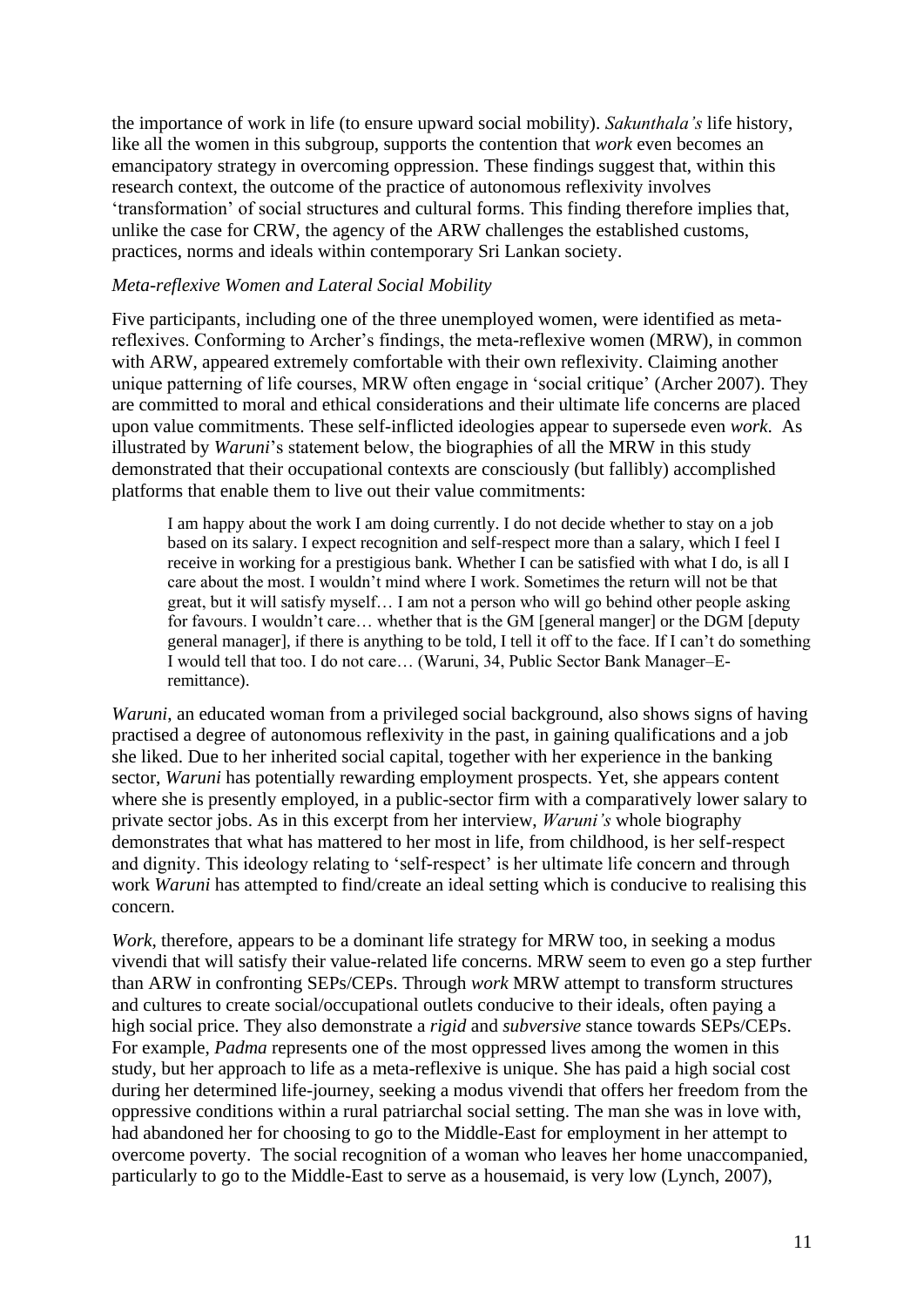however poor the family or woman might be. *Padma* has risked her good name, self-respect and the social identity of a *respectable woman* by leaving her natal context for an occupation. Yet, rather than continuing to live away, meta-reflexive *Padma* has chosen to come back and live in the same village, which subjects her to a great deal of harassment and ridicule, questioning her character for being single, which is an unorthodoxy in this rural setting. Yet, as her words that follow show, *Padma* continues to maintain her *rigid* attitude in safeguarding her ultimate life concerns of freedom and independence:

If I needed money, I wouldn't have come back [from the Middle-East]. I do not want money… I actually do not like money. I have enough freedom to do as I like, but I don't misuse my freedom… I am not scared. I live on, if the path I tread on is right why should I be scared? No one can ask me why… I do not get married, or advise me on how I should live, for I am very independent and I do not become a burden to the others… There is no happiness in this life. I like to lead the life with very little money and problems (Padma, 40, Money Lender).

Furthermore, although MRW appear to be socially and occupationally unsettled, they still demonstrate rigidity about their value commitments and are not ready to negotiate them (Archer 2003). Below, an excerpt from *Padma's* biography further demonstrates MRW's active efforts to overcome the SEPs/CEPs rather than surrendering to them, despite the high social price they have to pay:

It is very difficult for a single woman to live in this society… [W]hen people come to harass me, I tend to become tough. People are jealous about me… as I earn money just staying at home. It is all my money but people sometimes are curious about how I live this way without obviously working hard. Men expect undue advantage from me, and when they are unable to succeed in that they start spreading rumours about me... I don't know why they do this. I help them. I try and give them money when they need it… There are many rumours spread by the villagers… about me going out of the village and earn money by misbehaving. I actually do not have a need like that… There are situations where I almost felt like committing suicide, they have subjected me to that much of harassments. But, I am not scared. I live on. If the path I tread on is correct, why should I be scared? No one can ask me why I am single, why I do not get married, or advise me on how to live my life. I am very independent and I do not become a burden to the others… (Padma, 40, Money Lender).

In her own way, she expresses her attitude: 'when they come to harass me, I become tough', which is clearly the way *Padma* demonstrates her resistance to the powers emanating from the patriarchal social system. *Padma* is aware that the harassment will never end, but her confrontational approach to it is clearly different from women who practice other reflexive modes. The MRW's biographies thus demonstrate a unique and different approach to confronting the SEPs/CEPs, in comparison to CRW and ARW. Thus, the MRW's actions that tend to dispute and challenge the established social and cultural ideals appear to be the strongest of the conscious efforts by women in effecting emancipation.

## **Discussion**

Generally, women's progress is measured in terms of their levels of literacy, educational attainment, and employment status. In Sri Lanka, these indicators are recognised as better than in the other South Asian countries such as India, Pakistan or Nepal (Fernando and Cohen, 2014). In fact, such a homogenous view of all women as a single group can only paint a faint picture of the reality. Instead, the knowledge concerning women's reflexivity provides more subtle insights into the diversity in their life experiences, not only within both caste and class structures, but also within an enduring patriarchal social system. While a large proportion of Sri Lankan women are full-time housewives, another significant portion of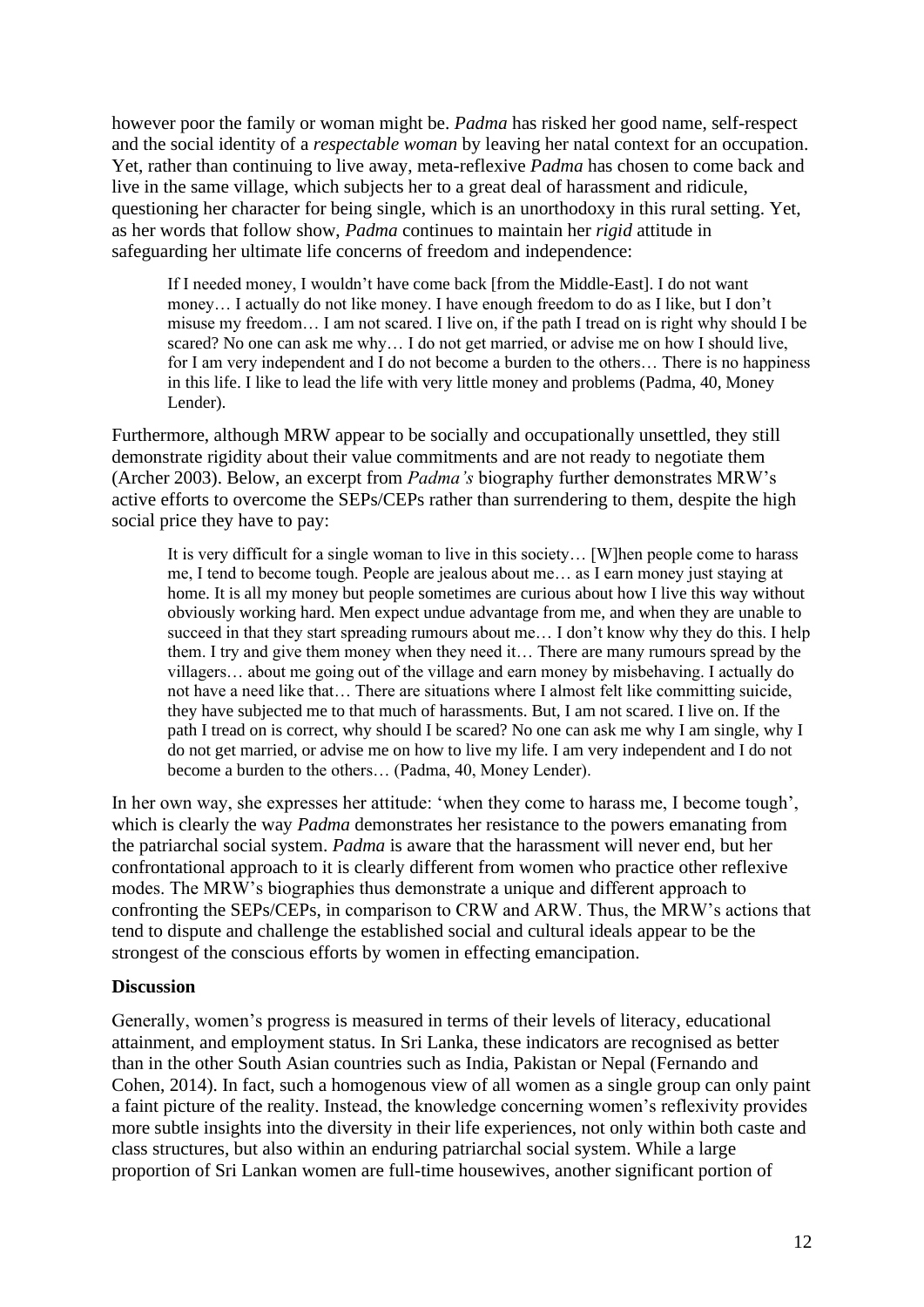women are in employment. The feminist argument is that the system of patriarchy situates women into a subordinate position relative to men, in both social and occupational spheres (Acker 2006). However, this fails to acknowledge women's active and reflexive agency. The general acceptance of the idea that women lead an inferior or an oppressed life, dominated by men – and that this state of affairs is natural or normal to all women, and characteristic of the Third World (Lynch, 2007) – undermines women's individual attempts towards resistance and emancipation. In this context, this paper presents a novel sociology of women's emancipation through a morphogenetic lens, as an alternative to the elitionist views of social reality.

While Archer's reflexive modes are useful in understanding the various emancipatory efforts of individual women, nevertheless, they should not be considered to be deterministic. Particularly, this study has found a tendency for the women to create micro-worlds, in which they practice temporary or provisional reflexive modes alongside their dominant enduring reflexive modality. For instance, a CRW may practice autonomous reflexivity to get a specific job through education, which will enable her intention of being in the natal context, or an MRW may look for a compatible occupational outlet to live out her value commitments. Through these differing reflexive modes, women consciously effect divergent patterns of social mobility. Therefore, this study urges future studies on women to be more sensitive towards the variety and diversity involved in women's responses to SEPs/CEPs, owing to their differing voluntary and involuntary occupational, social and cultural circumstances, as well as variations in reflexivity.

The awareness of the dominant reflexive modality practiced by a woman is therefore only a guide to explain the doings of individuals within society. Nevertheless, such an understanding can set us in a non-conflationary direction to better understand individual action. The way CRW craft their life journeys mediating the SEPs/CEPs is largely shaped by their commitment to 'family'. The feminist argument that 'women use their agency within the limits of existing rules and resources [and] ... take into consideration social values, meanings and norms when they act and initiate change' (Charrad 2010, 519) appears to be consistent with CRW. Women with this orientation prefer to operate within the boundaries of 'respectable femininity' that demands adherence to existing moral rules and gendered expectations (Fernando and Cohen 2014, Radhakrishnan 2009). However, the social circumstances that the present CRW occupy demand creative responses to ensure that they achieve their goals of contextual continuity and social immobility. Evidently, their prereflexive habitual behaviour appears to be inadequate in their attempts to hold traditional practices together. The biographies examined demonstrate the centrality of active agency, effected through reflexivity, as a key agential property through which contemporary CRW manoeuvre their life journeys. However, based on the biographies of unemployed women who were full-time housewives, this research suggests the question whether they conditioned themselves to practice communicative reflexivity, as their underprivileged involuntary life circumstances did not offer any other social bonuses. This is a possible question for future research.

Nevertheless, the case of ARW and MRW appears to be more consistent with the argument that women, as active subjects, desire autonomy and emancipation (e.g. Atasoy 2006). 'Work' is the ultimate life concern for ARW, through which they aim to effect upward social mobility. In this quest for occupational success, these women do not hesitate to break the normative barriers of *respectable femininity* or established norms within this patriarchal system. Material and financial success, mainly attempted through constant dedication in acquiring qualifications, experience, and occupational progress, is a recurring feature in their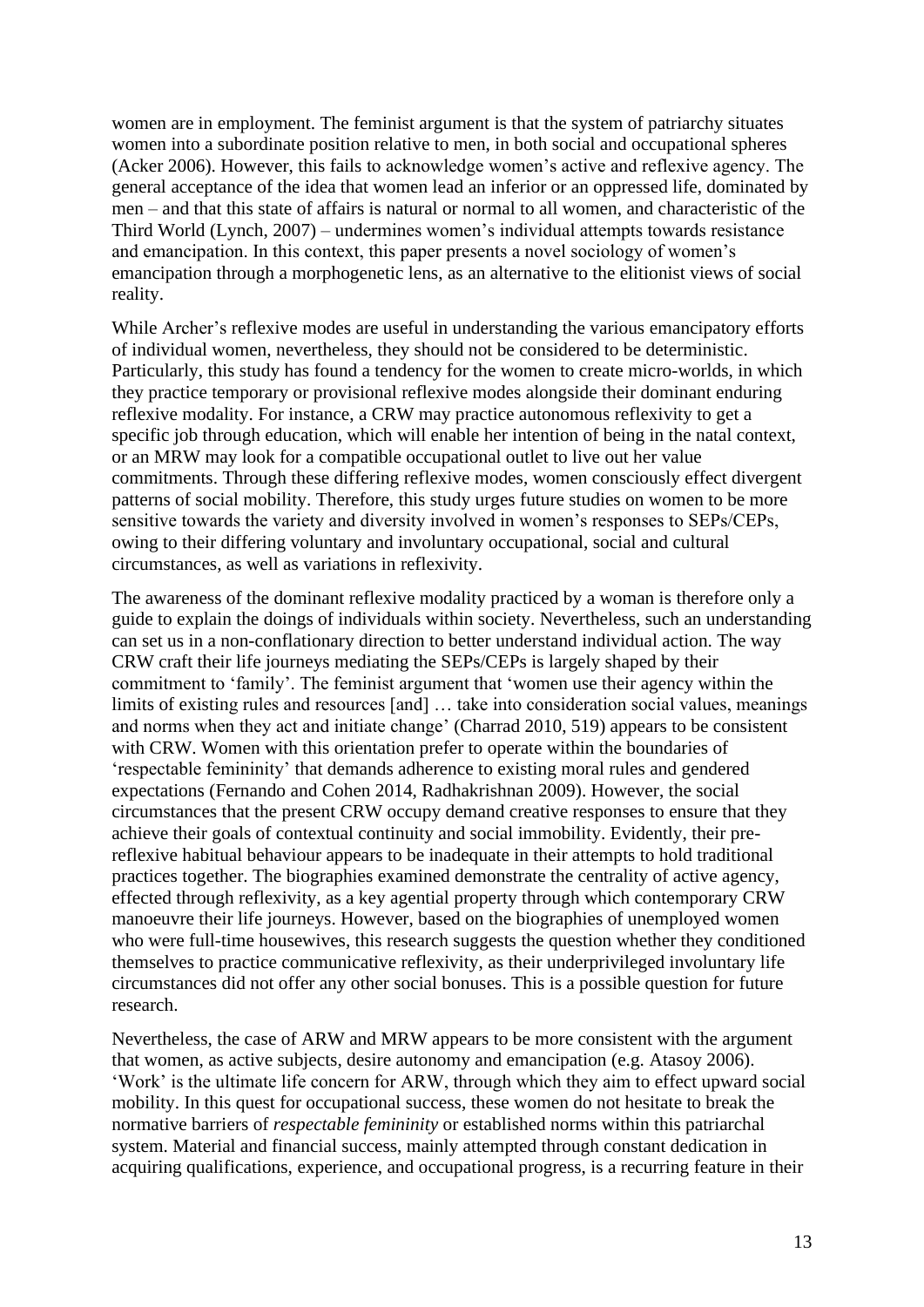biographies. Women with this orientation demonstrate a high degree of reflexive engagement in consciously crafting their life courses. In their undisputed focus on 'work', that offers a sense of autonomy, ARW create an outlet to demonstrate resistance towards the oppressive mechanisms that operate in their world. Through educational/occupational/economic success, they gain a source of power to confront traditional norms. Thus, *work* appears to hold emancipatory potential for ARW.

MRW claim another unique patterning of life journeys, devoted to self-inflicted value ideals. Their reflexive life projects entail *work* choices which are attempts to find/create occupational settings that provide congruency to sustain these value commitments. These ideologies set MRW apart from other women and the way that they respond to oppression is different to others. Women with this orientation are insubordinate towards SEPs/CEPs and not ready to negotiate or compromise their value ideals. Because of this *subversive* stance, MRWs find constant incongruence between their contexts and concerns. This incongruence leads them to find or create conducive social and occupational settings, generating a volatile or lateral pattern of social mobility. These women may also practice other reflexive modes such as autonomous reflexivity temporarily, in creating opportunities that they think would offer better opportunities to realise their value-committed life expectations. MRW do not hesitate to challenge or contradict the established practices, beliefs, traditions and norms of the patriarchal social system in trying to guard their value commitments. The choices of *work* for MRW could also be an emancipatory strategy to overcome oppression, demonstrating their *subversive* stance towards society.

# **Conclusion**

This paper makes a theoretical contribution to the field of women's studies by demonstrating how a more nuanced understanding of women's experience can be achieved by the application of Margaret Archer's theory of reflexivity and her typology of reflexive modes. The paper also provides novel understandings of the social reality of women in a postcolonial Third World society, with a dual social system, in which a traditional patriarchal social system and a modern social system co-exist. Feminist scholarship, which has brought group level discrimination against women to the fore, has so far failed to unveil the latent nature of emancipatory attempts of women in their day-to-day life. This study, demonstrates that individuals (women) have their own powers and properties that are not reducible to social contexts. Such a non-conflationary view of social reality provides a more viable methodological possibility to develop a sociology of women's emancipation. This paper has demonstrated how the SEPs/CEPs constrain or enable the social action of women, and how women, in turn, generate differential reflexive responses to mediate such social powers. These responses tend to reproduce, transform or reorient existing social structures and cultural forms. By incorporating temporality in her analysis, Archer's social theory supports the contention that 'agency [is] not … a synonym for resistance to relations of domination, but … a capacity for action … that historically specific relations of subordination enable and create' (Mahmood 2001:203, quoted in Charrad 2010, 518).

This paper also recognises the unique role that *work* plays in women's lives in enabling the conscious manoeuvring of their life journeys. 'Work' assumes a vital position in all kinds of reflexives, but for different reasons in relation to their ultimate life concerns. While it is noted that a few CRW were *voluntarily* unemployed, *work* generally serves as the anchor through which they effect contextual continuity. Through *work* ARW effect upward social mobility, gaining occupational and economic success that grants them a degree of power to strategically confront the powers of patriarchal system. For the MRW, *work* is an avenue to live out their ultimate life concern of value commitments and to demonstrate their *subversive*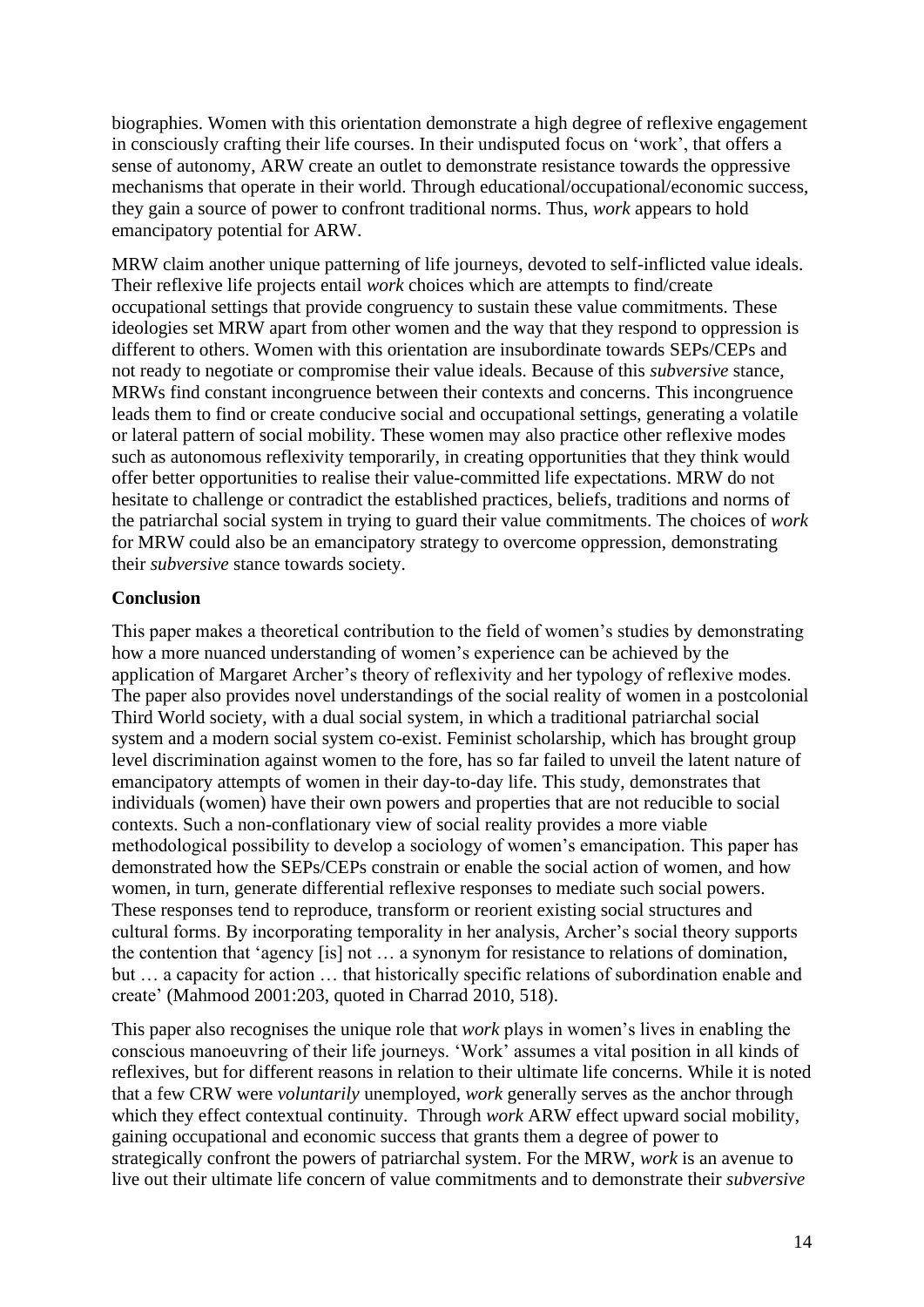stance towards oppressive conditions. Even though the ultimate life concerns differ among practitioners of different reflexive modes, it appears that *work* is the bridge between life concerns and modi vivendi. Thus, *work* holds even the potential of being an emancipatory life strategy in mediating SEPs/CEPs.

Thus, this paper provides an answer to the question whether all responses of women necessarily result in either the reproduction or transformation of existing structures and cultures or whether they operate by pre-reflexive habitual action. Even though scholars (e.g. Gutafsson-Larsson et al. 2007, Ramos and Martin-Palomino 2015) have argued that women's demonstrations of resistance are embedded within male dominant conventional gendered practices, no adequate explanations have been offered relating to such assertions. This work, therefore, stresses that a morphogenetic view of women's agency can provide realistic explanations regarding the subtleties associated with their responses to social powers and observes that not all action by women results in reproducing existing social structures. Only communicative reflexivity is linked with the practices that engender the continuation of subordination. Nevertheless, the reproduction of existing structures by CRW must be understood as a conscious reflexive activity, and the practice of interim reflexive modes by CRW may still contribute in transforming and reorienting existing structures and cultures. The practice of both autonomous and meta-reflexivity by women offers rich insights into their attempts toward resistance against oppression resulting in social transformation and reorientation. The present work demonstrates how a morphogenetic view of agency can explain why we should not consider structure as the single determinant of women's life experience, where group level indicators such as level of education or employment cannot provide an adequate account of the life trajectories of women. Thus, this paper emphasises that '… the biographical trajectory of a given subject is never set in stone, but is rather a result of the reflexive choices they make …' (Carrigan 2011, 465).

Finally, a critical realist morphogenetic account of social action entails acknowledging *fallibility*. Based on the critical realist meta-theoretical assumption that the natural and social worlds exist independently of the fallible knowledge of individuals, the MA accommodates the notion that all human attempts at knowledge could be fallible (López 2009). Therefore, while enabling individuals to reflexively mediate social powers, all such reflexive attempts are assumed to be characterised by *probable fallibility* (Archer 2007). Individuals, thus (fallibly) attempt to satisfy their ultimate life concerns by reflexively formulating *life projects* that they will endeavour to implement in the practical order. Therefore, agents can only anticipate their future and likely occurrences, which are bound to be fallible. In this light, even though the knowledge of a woman's reflexive orientation can provide us with realistic explanations about her approach to the world around her, it is likely she might realise one-day that she has not been able to eradicate her oppressive conditions fully.

## **References**

Aboim, S. 2010. "Gender Cultures and the Division of Labour in Contemporary Europe: A Cross-national Perspective." *The Sociological Review* 52 (2):171-196.

Acker, J. 2006. "Inequality Regimes: Gender, Class and Race in Organizations." *Gender and Society* 20 (4):441-464.

Archer, M.S. 1995. *Realist Social Theory: the Morphogenetic Approach*. Vol. Cambridge University Press: Cambridge.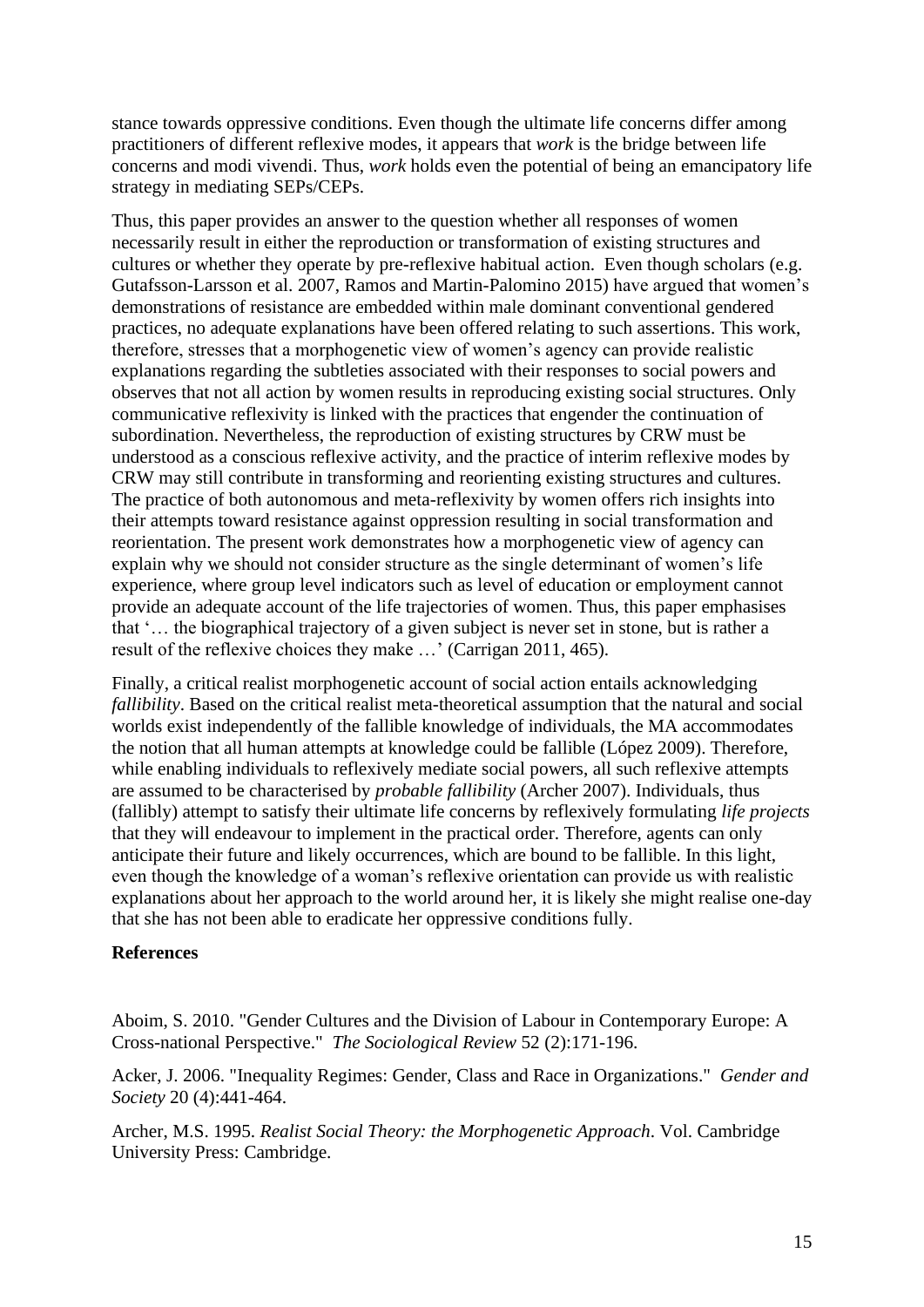Archer, M.S. 1996. *Culture and Agency: The Place of Culture in Social Theory* Cambridge: Cambridge University Press.

Archer, M.S. 2000. *Being Human: The Problem of Agency*. Cambridge: Cambridge University Press.

Archer, M.S. 2003. *Structure, Agency and the Internal Conversation*. Cambridge: Cambridge University Press.

Archer, M.S. 2007. *Making our Way through the World – Human Reflexivity and Social Mobility*. Cambridge: Cambridge University Press.

Archer, M.S., ed. 2010 (a). *Conversations about Reflexivity: Ontological Explorations*. London and New York: Routledge, Taylor and Francis Group.

Archer, M.S. 2010 (b). "Routine, Reflexivity and Realism." *Sociological Theory*. 28(3):272- 303.

Archer, M.S. 2012. *The Reflexive Imperative in Late Modernity*. Cambridge: Cambridge University Press.

Archer, M.S. 2013. "Reconceptualising Socialization as Reflexive Engagement." In *Engaging with the World: Agency, Institutions, Historical Formations*, edited by M.S. Archer and A.M. Maccarini, 103-28. Oxon: Routledge.

Archer, M.S. 2015. "The Relational Subject and the Person: Self, Agent and Actor." In *The Relational Subject*, edited by P. Donati and M.S. Archer, 85-122. Cambridge: Cambridge University Press.

Assiter, A. 2016. "The Feminine Subject." *Journal of Critical Realism* 15 (5):547-549.

Atasoy, Y. 2006. "Governing women's morality: a study of islamic veiling in Canada." *Journal of Critical Realism* 9 (2):203-221.

Bihagen, E., and M. Ohls. 2006. "The glass ceiling – where is it? Women's and men's career prospects in the private vs. the public sector in Sweden 1979–2000." *The Sociological Review* 54 (1):20-47.

Boeije, H. 2002. "A Purposeful Approach to the Constant Comparative Method in the Analysis of Qualitative Intervews." *Quality and Quantity* 36 (4):391-409.

Brock, T., and M. Carrigan. 2014. "Realism and Contingency: A Relational Realist Analysis of the UK Student Protests." *Journal of the Theory of Social Behaviour* 45 (3):378-396.

Carrigan, M. 2011. "There is More to Life than Sex? Difference, and Commonality within the Asexual Community." *Sexualities* 14 (4):462-478.

Charrad, M.M. 2010. "Women's agency across cultures: Conceptualizing strengths and boundaries." *Women's Studies International Forum* 33 (6):517-522.

Clegg, S. 2006. "The Problem of Agency in Feminism: A Critical Realist Approach." *Gender and Education* 18 (3):309-324.

Clegg, S. 2016. "Agency and Ontology within Intersectional Analysis: A Critical Realist Contribution." *Journal of Critical Realism* 15 (5):494-510.

Dy, A.M., M. Lee, and S. Marlow. 2014. "Developing a Critical Realist Positional Approach to Intersectionality." *Journal of Critical Realism* 13 (5):447-466.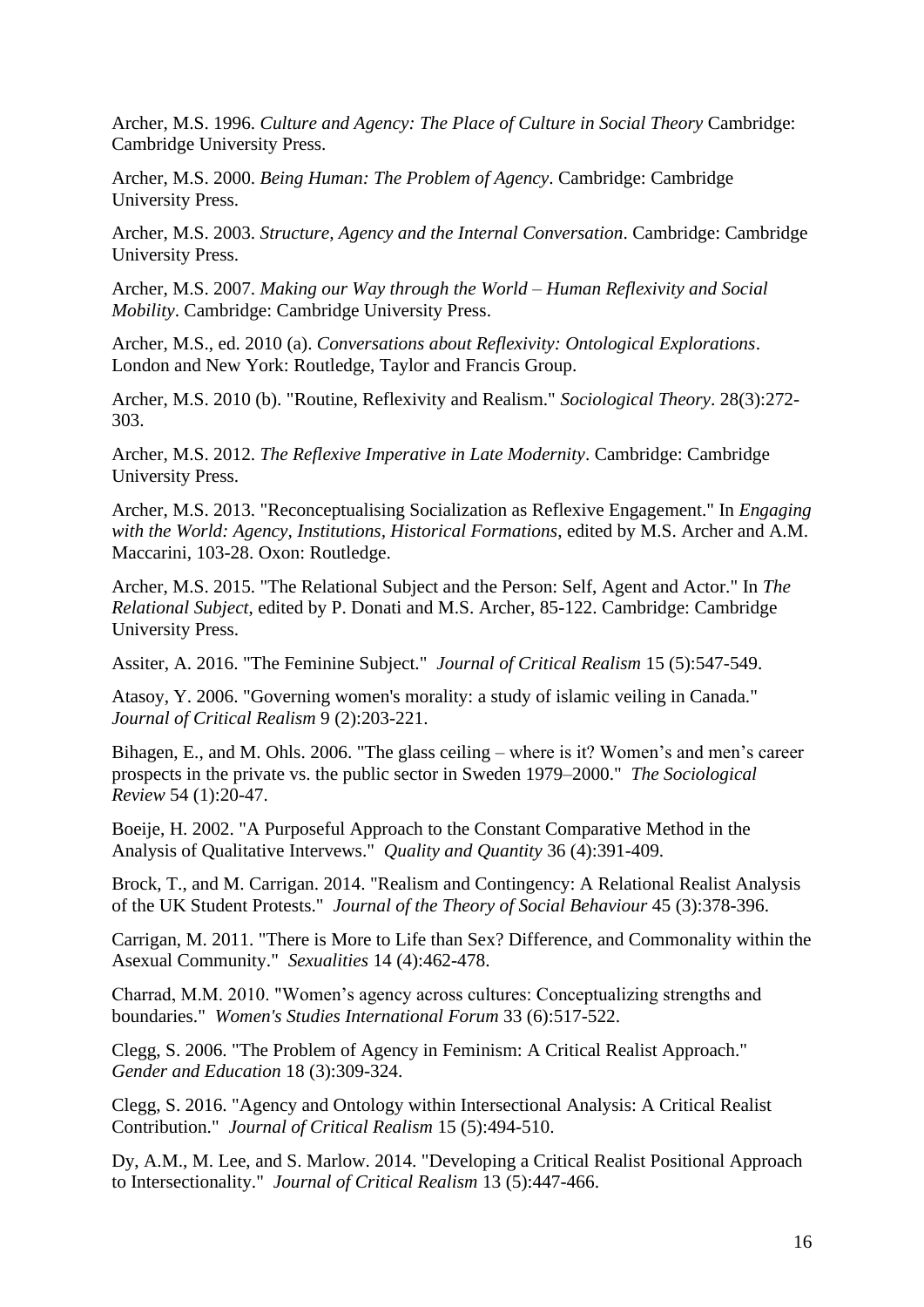Elder-Vass, D. 2010. *The Causal Power of Social Structures: Emergence, Structure and Agency*. Cambridge: Cambridge University Press.

Fernando, W.D.A., and L. Cohen. 2014. "Respectable Femininity and Career Agency: Exploring Paradoxical Imperatives." *Gender, Work and Organization* 21 (2):149–164.

Fernando, W.D.A., and L. Cohen. 2013. "Exploring the interplay between Buddhism and career development: a study of highly skilled women workers in Sri Lanka." *Work, Employment and Society* 27 (6): 1021–1038.

Gunawardana, S. 2014. "Reframing employee voice: a case study in Sri Lanka's export processing zones." *Work, Employment and Society* 28-3 (452-468).

Gutafsson-Larsson, S., B.M. Thurén, L. Dahlgren, and G. Westman. 2007. "Bun-baking Mums and Subverters: The Agency of Network Participants in a Rural Swedish County." *Women's Studies International Forum* 30:48-58.

Hanmer, L., and J. Klugman. 2016. "Exploring Women's Agency and Empowerment in Developing Countries: Where Do we Stand?" *Feminist Economics* 22 (1):237–263.

Jayawardena, K. 2007. *Nobodies to Somebodies: The Rise of the Colonial Bourgeoisie in Sri Lanka*. Colombo: Social Scientists' Association and Sanjiva Books.

Kamenou, N. 2008. "Reconsidering Work-Life Balance Debates: Challenging Limited Understandings of the 'Life' Component in the Context of Ethnic Minority Women's Experiences." *British Journal of Management* 19:99-109.

Kamenou, N., Netto G., and A. Fearfull. 2013. "Ethnic minority women in the Scottish Labour Market: Employers' perceptions." *British Journal of Management* 24 (3):398-413.

Lewis, S. 1997. "Family Friendly Policies: A route to changing organizational culture or playing about at the margins?" *Gender, Work and Organization* 4 (1):13-23.

Liff, S., and I. Cameron. 1997. "Changing Equality Cultures to Move Beyond 'Women's Problems." *Gender, Work and Organization* 4 (1):35-46.

Lincoln, Y.S., and E.G. Guba. 1985. *Naturalistic inquiry*. Beverly Hills, CA: Sage.

López, J.J. 2009. "Book Reviews: Margaret S. Archer, Making our Way through the World:

Human Reflexivity and Social Mobility. New York: Cambridge University Press, 2007." *Canadian Journal of Sociology/Cahiers canadiens de sociologie* 34 (1):173-77.

Lynch, C. 2007. *Juki Girls, Good Girls: Gender and Cultural Politics in Sri Lanka's Global Garment Industry*. New York: Cornell University Press.

Mader, D. 2016. "Theorizing Agency and Domination through a Critical Realist Perspective on Gender Positionality." *Journal of Critical Realism* 15 (5):440-457.

Martin, P.Y. 2006. "Practicing Gender at Work: Further Thoughts on Reflexivity." *Gender, Work and Organization* 13 (3):479-496.

Matthews, B. 2004. "Religious and Ideological Intransigence Among Sinhalese." In *Sri Lankan Society in an Era of Globalisation: Struggling to Create a New Social Order*, edited by S.H. Hasbulla and Morrison M.B., 57-71. London: Sage.

Maxwell, C., and P. Aggleton. 2014. "Agentic practice and privileging orientations among privately educated young women." *The Sociological Review* 62 (4):800-820.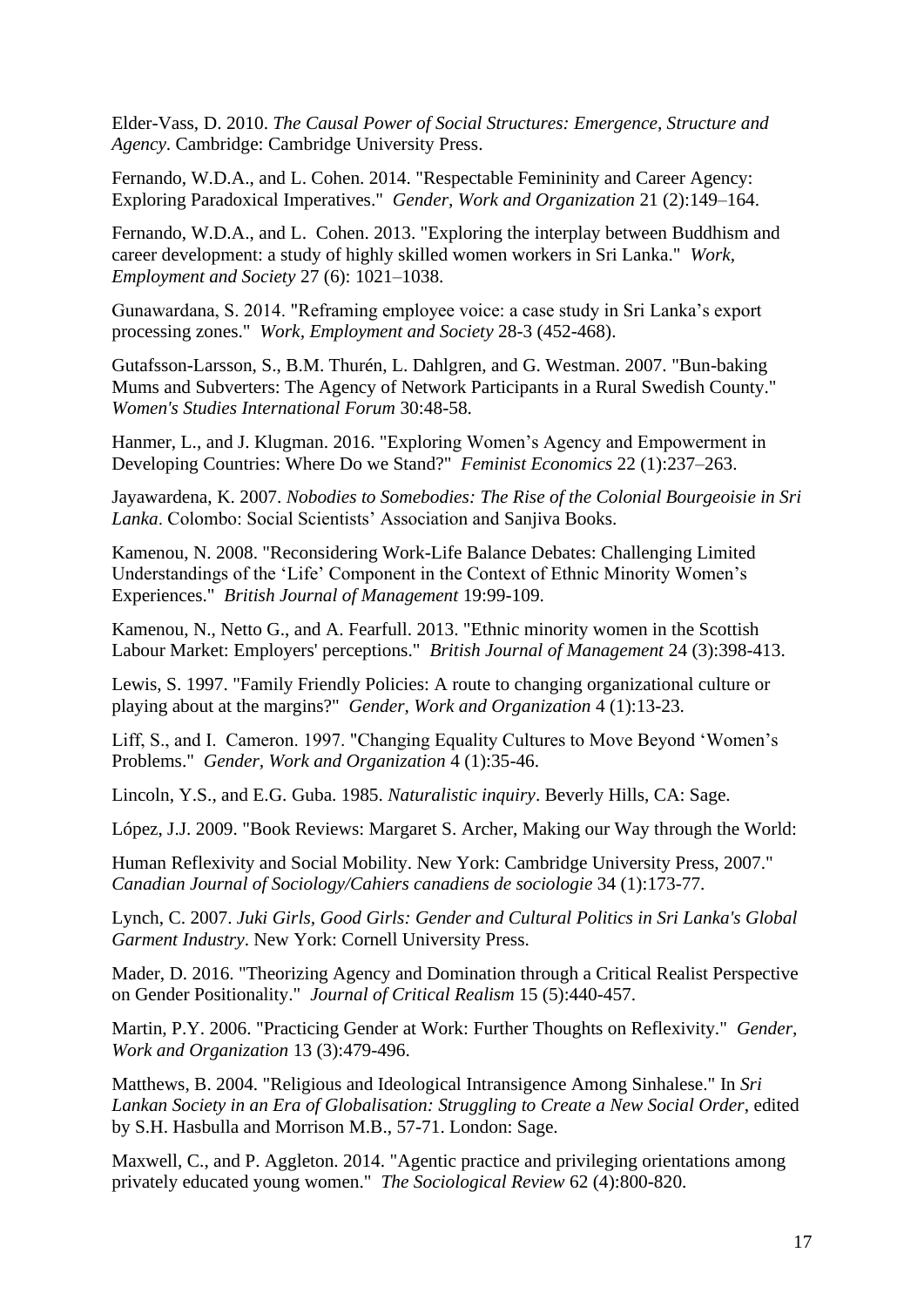New, C. 1998. "Feminism and Critical Realism." *Alethia* 1 (1):2-4.

O'Mahoney, J. 2007. "Constructing habitus: the negotiation of moral encounters at Telekom." *Work, Employment and Society* 21 (3):479–496.

Price, L. 2014. "Critical Realist versus Mainstream Interdisciplinarity." *Journal of Critical Realism.* 13 (1):52-76.

Radhakrishnan, S. . 2009. "Professional women, good families: Respectable femininity and the cultural politics of a 'new' India." *Qualitative Sociology* 32:195-212.

Ramos, A., and E. Martin-Palomino. 2015. "Addressing Women's Agency on International Mobility." *Women's Studies International Forum* 49 (1):1-11.

Rao, N. 2014. "Caste, Kinship, and Life Course: Rethinking Women's Work and Agency in Rural South India." *Feminist Economics* 20 (3):78-102.

Skeggs, B. . 2008. "The dirty history of feminism and sociology: or the war of conceptual attrition." *The Sociological Review* 56 (4):670-690.

Tomlinson, J., Muzio D., Sommerland H., Webley L., and Duff L. 2013. "Structure, Agency and Career Strategies of White Women and Black and Minority Ethnic Individuals in the Legal Profession." *Human Relations* 66 (2):245-269.

Wickramasinghe, N. 2006. *Sri Lanka in the Modern Age: A History of Contested Identities*. London: C. Hurst & Co.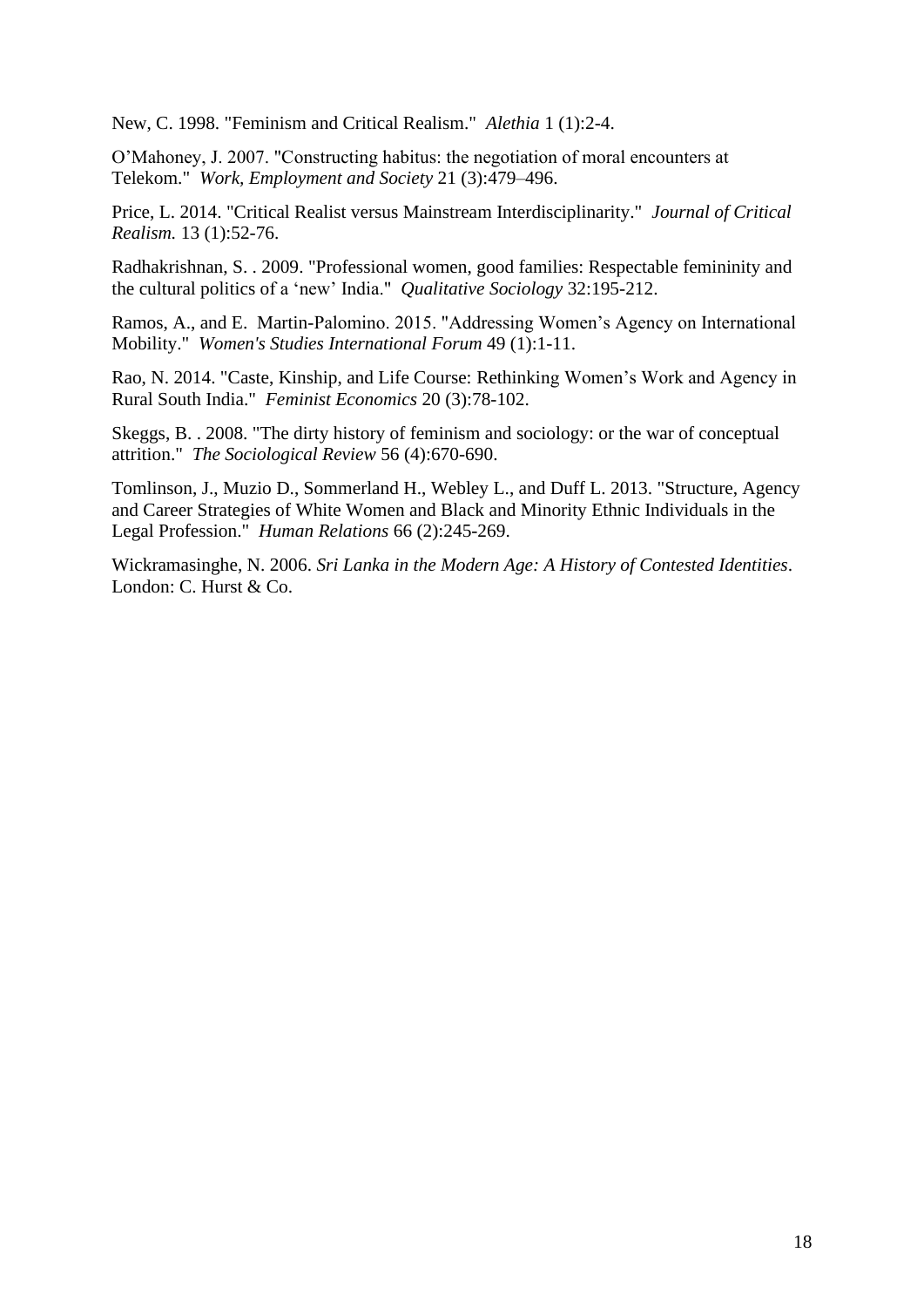| Reflexive<br>mode<br>Main<br>Features      | Communicative                                                                                                                                       | Autonomous                                                                                                                                   | Meta-                                                                                                                                                      | Fractured                                             |
|--------------------------------------------|-----------------------------------------------------------------------------------------------------------------------------------------------------|----------------------------------------------------------------------------------------------------------------------------------------------|------------------------------------------------------------------------------------------------------------------------------------------------------------|-------------------------------------------------------|
| <b>Ultimate</b> life<br>concern            | Family and<br>friends                                                                                                                               | Work                                                                                                                                         | Self-inflicted<br>value<br>ideologies                                                                                                                      | Not clear                                             |
| Social mobility<br>intentions              | Immobility $\&$<br>contextual<br>continuity                                                                                                         | Upward<br>mobility $\&$<br>contextual<br>discontinuity                                                                                       | Lateral/volati<br>le, often finds<br>contextual<br>incongruence                                                                                            | Unclear, more<br>concerned<br>about present<br>moment |
| Internal<br>Conversations                  | Need<br>completion by<br>an interlocutor                                                                                                            | Self-contained                                                                                                                               | Self-<br>contained &<br>critical about<br>own<br>reflexivity                                                                                               | Under-<br>developed                                   |
| <b>Stance towards</b><br>structural powers | Evasive, tends<br>to be under<br>community<br>pressure, guided<br>by tradition                                                                      | Strategic & not<br>hesitant to<br>contradict<br>tradition                                                                                    | Subversive &<br>own<br>ideologies<br>that<br>supersede<br>collective<br>ideologies,<br>engages in<br>constant<br>social critique                           | unclear                                               |
| Career orientation                         | Voluntary step-<br>downs, degree<br>of under-<br>employment,<br>keen on work<br>near home,<br>modest<br>occupations or<br>voluntary<br>unemployment | Clear career<br>vision, many<br>false starts, keen<br>on career<br>progress,<br>committed to<br>acquire<br>qualifications $\&$<br>experience | Focused on<br>jobs located<br>in the social<br>sphere, aims<br>to realise<br>value<br>ideologies<br>through<br>work, work is<br>an avenue of<br>expression | unclear                                               |
| Reflexive life<br>projects                 | Aimed at<br>enabling<br>contextual<br>continuity                                                                                                    | Anticipatory &<br>opportunistic,<br>aimed at upward<br>social mobility                                                                       | Solutions to<br>overcome<br>contextual<br>incongruity                                                                                                      | Unclear                                               |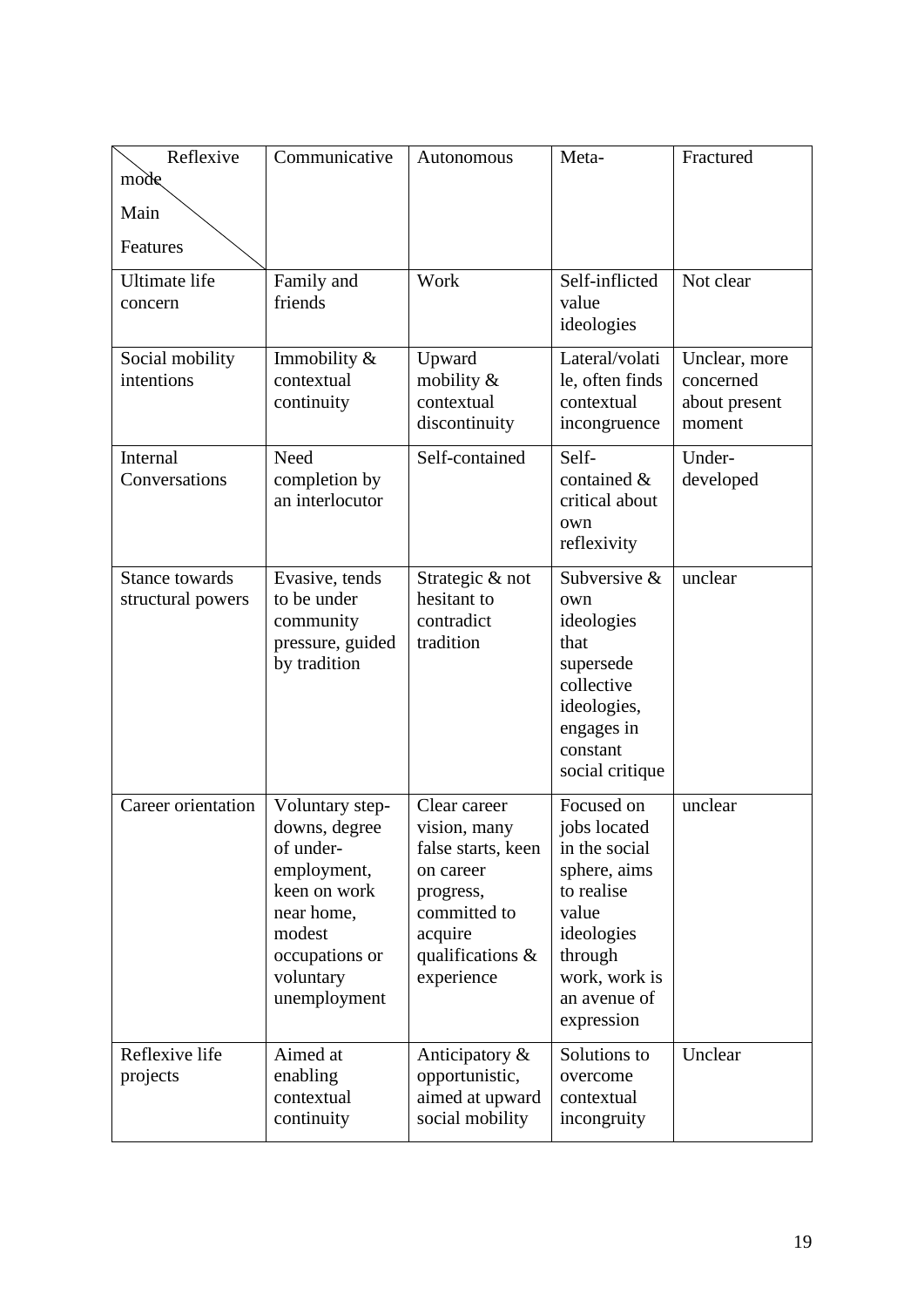| Modus Vivendi | To be with<br>family and<br>friends                                                 | Occupational<br>success and<br>material gains,<br>autonomy   | Social and<br>occupational<br>contexts that<br>support value<br>ideals | Unclear                       |
|---------------|-------------------------------------------------------------------------------------|--------------------------------------------------------------|------------------------------------------------------------------------|-------------------------------|
| Outcome       | Reproduction<br>and continuation<br>of existing<br>structural and<br>cultural forms | <b>Transformation</b><br>of structural and<br>cultural forms | Reorientation<br>of structural<br>and cultural<br>forms                | Lacks<br>purposeful<br>action |

Table One. Summary of the features of reflexive modalities